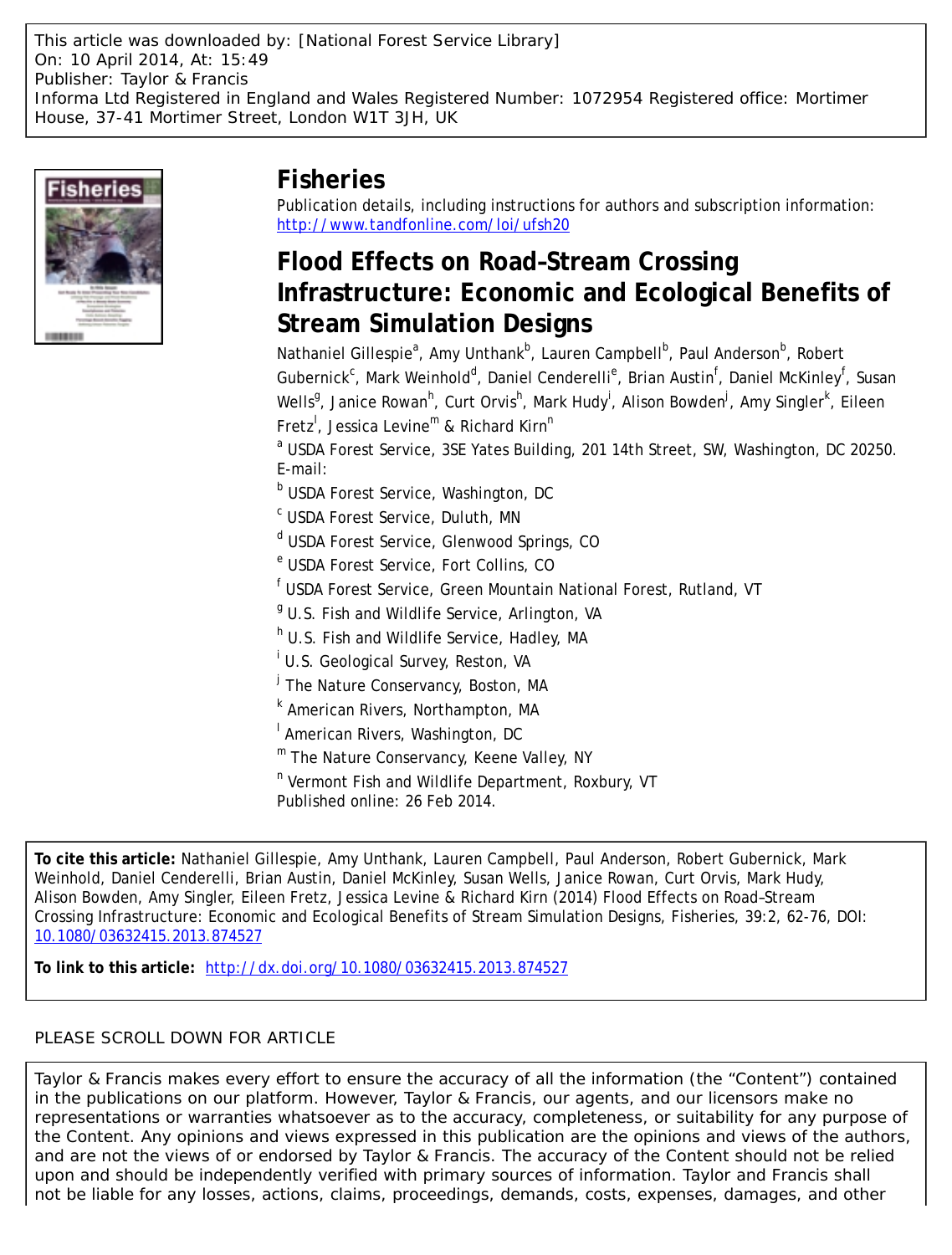liabilities whatsoever or howsoever caused arising directly or indirectly in connection with, in relation to or arising out of the use of the Content.

This article may be used for research, teaching, and private study purposes. Any substantial or systematic reproduction, redistribution, reselling, loan, sub-licensing, systematic supply, or distribution in any form to anyone is expressly forbidden. Terms & Conditions of access and use can be found at [http://](http://www.tandfonline.com/page/terms-and-conditions) [www.tandfonline.com/page/terms-and-conditions](http://www.tandfonline.com/page/terms-and-conditions)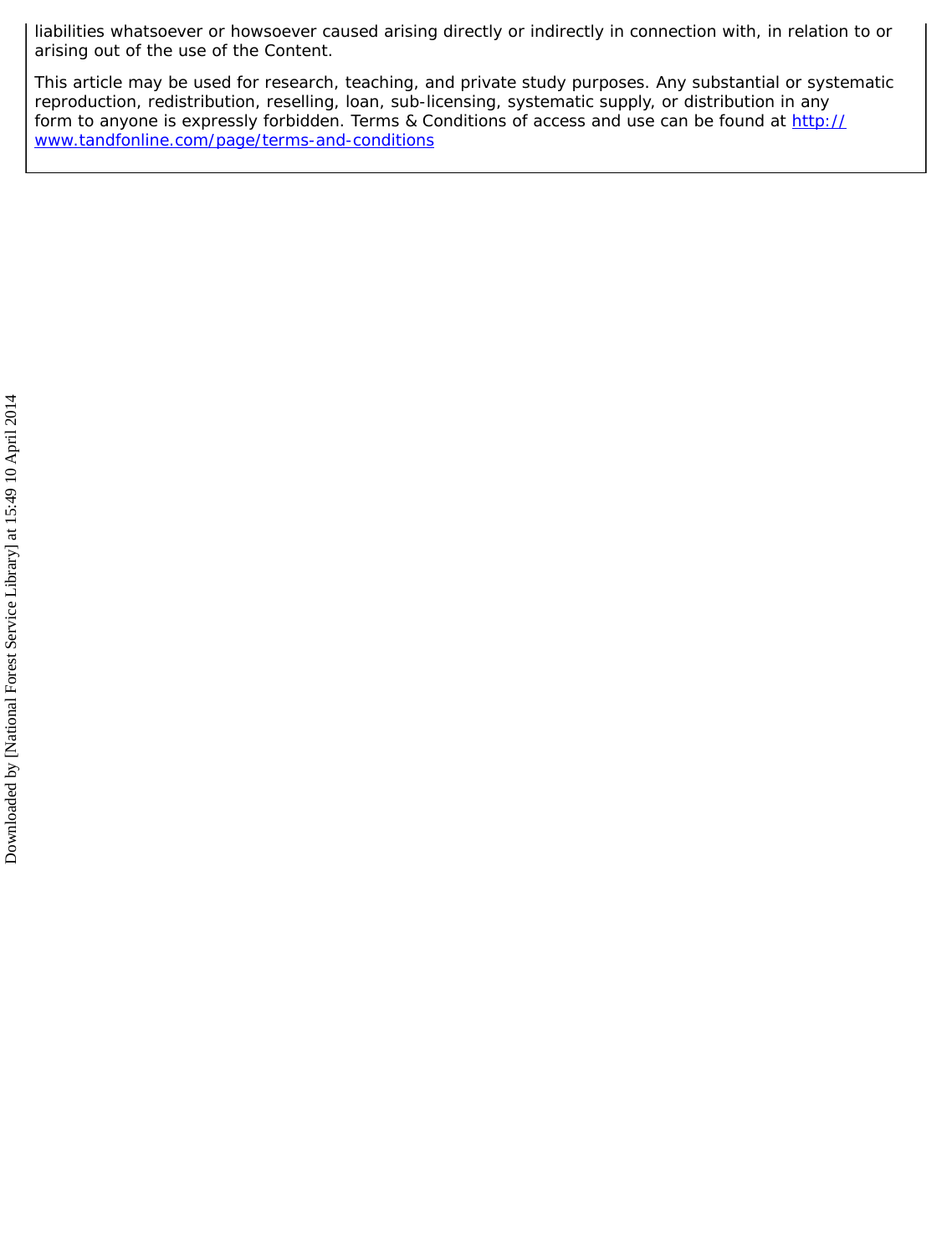# **FEATURE**

# **Flood Effects on Road–Stream Crossing Infrastructure: Economic and Ecological Benefits of Stream Simulation Designs**

## **Nathaniel Gillespie**

**USDA Forest Service, 3SE Yates Building, 201 14th Street, SW, Washington, DC 20250. E-mail: ngillespie@fs.fed.us**

### **Amy Unthank, Lauren Campbell, and Paul Anderson**

**USDA Forest Service, Washington, DC**

**Robert Gubernick**

**USDA Forest Service, Duluth, MN**

**Mark Weinhold**

**USDA Forest Service, Glenwood Springs, CO**

**Daniel Cenderelli**

**USDA Forest Service, Fort Collins, CO**

**Brian Austin and Daniel McKinley**

**USDA Forest Service, Green Mountain National Forest, Rutland, VT**

#### **Susan Wells**

**U.S. Fish and Wildlife Service, Arlington, VA**

#### **Janice Rowan and Curt Orvis**

**U.S. Fish and Wildlife Service, Hadley, MA**

#### **Mark Hudy**

**U.S. Geological Survey, Reston, VA**

#### **Alison Bowden**

**The Nature Conservancy, Boston, MA**

#### **Amy Singler**

**American Rivers, Northampton, MA**

#### **Eileen Fretz**

**American Rivers, Washington, DC**

**Jessica Levine**

**The Nature Conservancy, Keene Valley, NY**

#### **Richard Kirn**

**Vermont Fish and Wildlife Department, Roxbury, VT**

**Abstract:** *Stream simulation design is a geomorphic, engineering, and ecologically based approach to designing road– stream crossings that creates a natural and dynamic channel through the crossing structure similar in dimensions and characteristics to the adjacent natural channel, allowing for unimpeded passage of aquatic organisms, debris, and water during various flow conditions, including floods. A retrospective case* 

# **Efecto de las inundaciones en la infraestructura de pasadizos fluviales: beneficios económicos y ecológicos de los diseños de simulación de arroyos**

**RESUMEN:** *el diseño de simulación de arroyos es un enfoque geomórfico, de ingeniería y con consideraciones ecosistémicas en el que se crean pasadizos erigiendo un canal natural y dinámico entre arroyos a través de estructuras de paso similares en dimensiones y características al canal natural adyacente, permitiendo así el paso irrestricto de organismos acuáticos, debris y agua durante distintas condiciones de flujo, incluyendo inundaciones. Se llevó a cabo un caso de estudio retrospectivo acerca de los éxitos y fracasos de la construcción de pasadizos entre arroyos en la parte alta de la cuenca del Río Blanco y el parque Nacional Montaña Verde, en Vermont, justo después de las inundaciones sucedidas tras el paso de la tormenta tropical Irene, en agosto de 2011. El daño fue en gran parte evitado en dos pasadizos donde se implementó el diseño de simulación de arroyos, no así en distintos pasadizos que fueron construidos mediante el diseño hidráulico tradicional, en los que el daño fue extensivo. El análisis de costos sugiere que incrementos relativamente pequeños en la inversión inicial, destinados a implementar un diseño de simulación de arroyos, dan como resultado considerables beneficios sociales y económicos. Se presentan recomendaciones que podrán ayudar tanto a las agencias como los participantes genuinamente interesados en el tema, a mejorar los pasadizos fluviales mediante un incremento en la coordinación que promueva las metodologías del diseño de simulación de arroyos, aumento de los fondos y la flexibilidad de las agencias y participantes para actualizar aquellos pasadizos cuya resiliencia a las inundaciones haya fallado y expandir los talleres de capacitación dirigidos a participantes federales, estatales y locales.*

*study of the survival and failure of road–stream crossings was conducted in the upper White River watershed and the Green Mountain National Forest in Vermont following record flooding from Tropical Storm Irene in August 2011. Damage was largely avoided at two road–stream crossings where stream simulation design was implemented and extensive at multiple road–stream crossings constructed using traditional undersized hydraulic designs. Cost analyses suggest that relatively modest increases in initial investment to implement stream simulation designs yield substantial societal and economic benefits. Recommendations*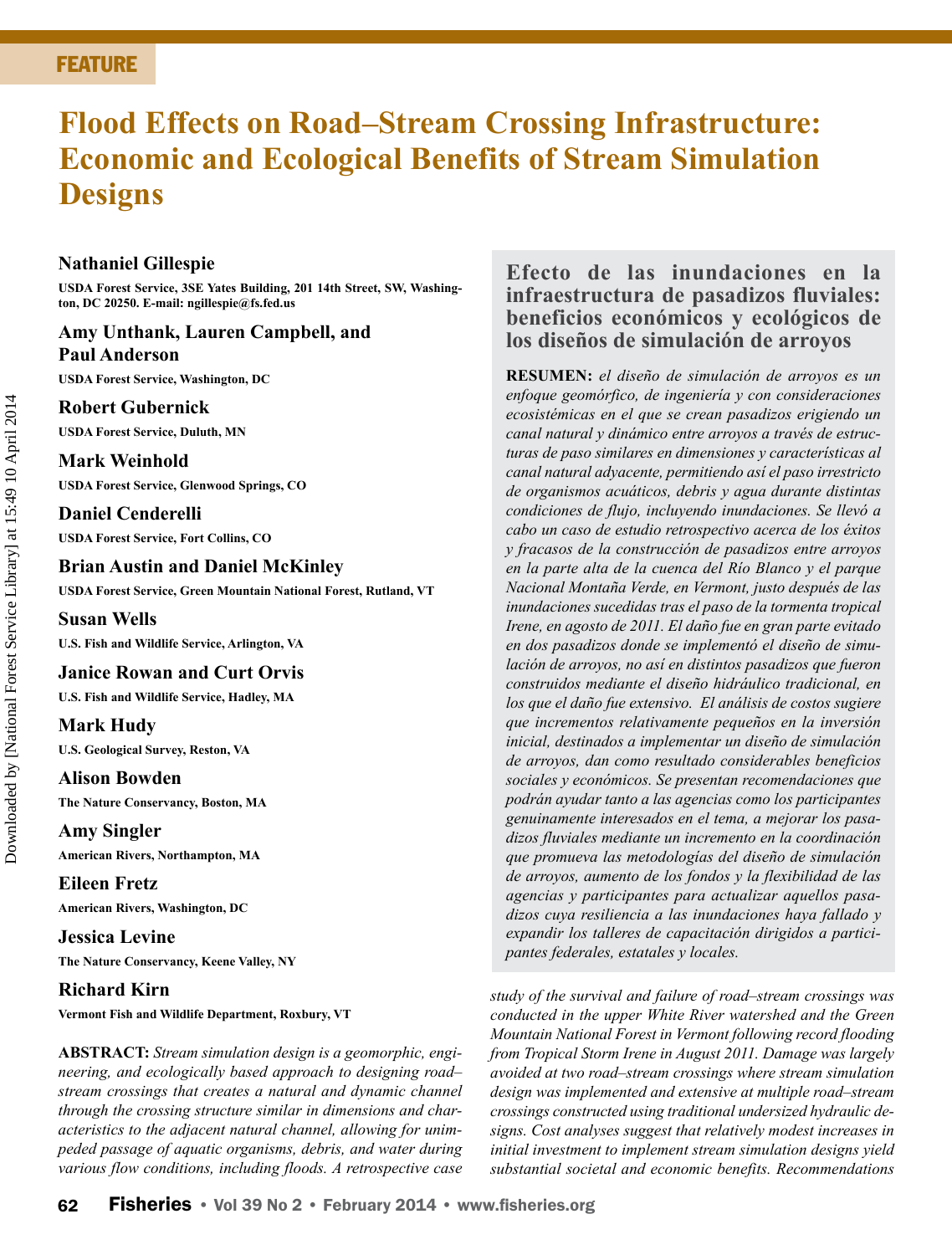*are presented to help agencies and stakeholders improve road– stream crossings, including increasing coordination to adopt stream simulation design methodology, increasing funding and flexibility for agencies and partners to upgrade failed crossings for flood resiliency, and expanding training workshops targeting federal, state, and local stakeholders.*

#### **BACKGROUND**

Hundreds of thousands of road–stream crossings exist in the United States (Coffman et al. 2005), and fragmentation of aquatic habitat from road–stream crossings has a well-documented impact on salmonids and aquatic diversity (Rieman et al. 1997; Hudy et al. 2005), including eastern Brook Trout (*Salvelinus fontinalis*). In the past decade, the U.S. Department of Agriculture Forest Service (USFS) surveys of national forests in Virginia, Washington, Oregon, and Alaska indicated that half to two-thirds of road–stream crossings were barriers to fish passage at some life stage (Coffman 2005; Heller 2007). Research in the Northeast (Nislow et al. 2011) demonstrated that stream sections located above impassable culverts had fewer than half the number of fish species and less than half the total fish abundance compared to stream sections above and below passable culverts.

During storm events, road–stream crossings may fail catastrophically when floodwaters exceed the hydraulic capacity of a culvert and/or sediment and debris plug the culvert. The subsequent damage to road infrastructure and adjacent property can deliver large pulses of sediment to stream channels (Furniss et al. 1997; Nelson et al. 2012). In many forest environments, the dominant failure mechanisms for road–stream crossings are wood and sediment accumulation at the inlet, typically initiated by small woody debris (e.g., twigs, sticks, and branches) not much longer than the culvert diameter and often not exceeding the width of the channel (Cafferata et al. 2004; Flanagan 2004). Researchers have linked observed increases in flood frequencies and intensities in the Northeast to anthropogenic climate change and have cautioned that current infrastructure requirements will need to be reevaluated based on new flood-risk information (Spierre and Wake 2010). Culvert failure probability during flood events can be reduced through appropriate sizing and configuration (Furniss et al. 1997; Flanagan et al. 1998), particularly when replacing undersized structures with appropriately designed culverts and bridges (Furniss et al. 1998).

In addition to causing severe impacts to human safety, property, and infrastructure, large flood events have profound effects on wild trout and aquatic biota due to higher water velocities and increased sedimentation (Trombulak and Frissell 2000; Angermeier et al. 2004). Numerous studies have linked abundance of age-0 trout to the timing and magnitude of flood events (e.g., Seegrist and Gard 1972; Carline and McCullough 2003; Warren et al. 2009). Though young fish are often more susceptible to loss during flood events, high mortality of adult trout has been documented as well (Carline and McCullough 2003). In



Figure 1. Road failure at a 3-m culvert placed within a 6-m bankfull width stream, Green Mountain National Forest. Photo credit: Dan McKinley, Green Mountain National Forest.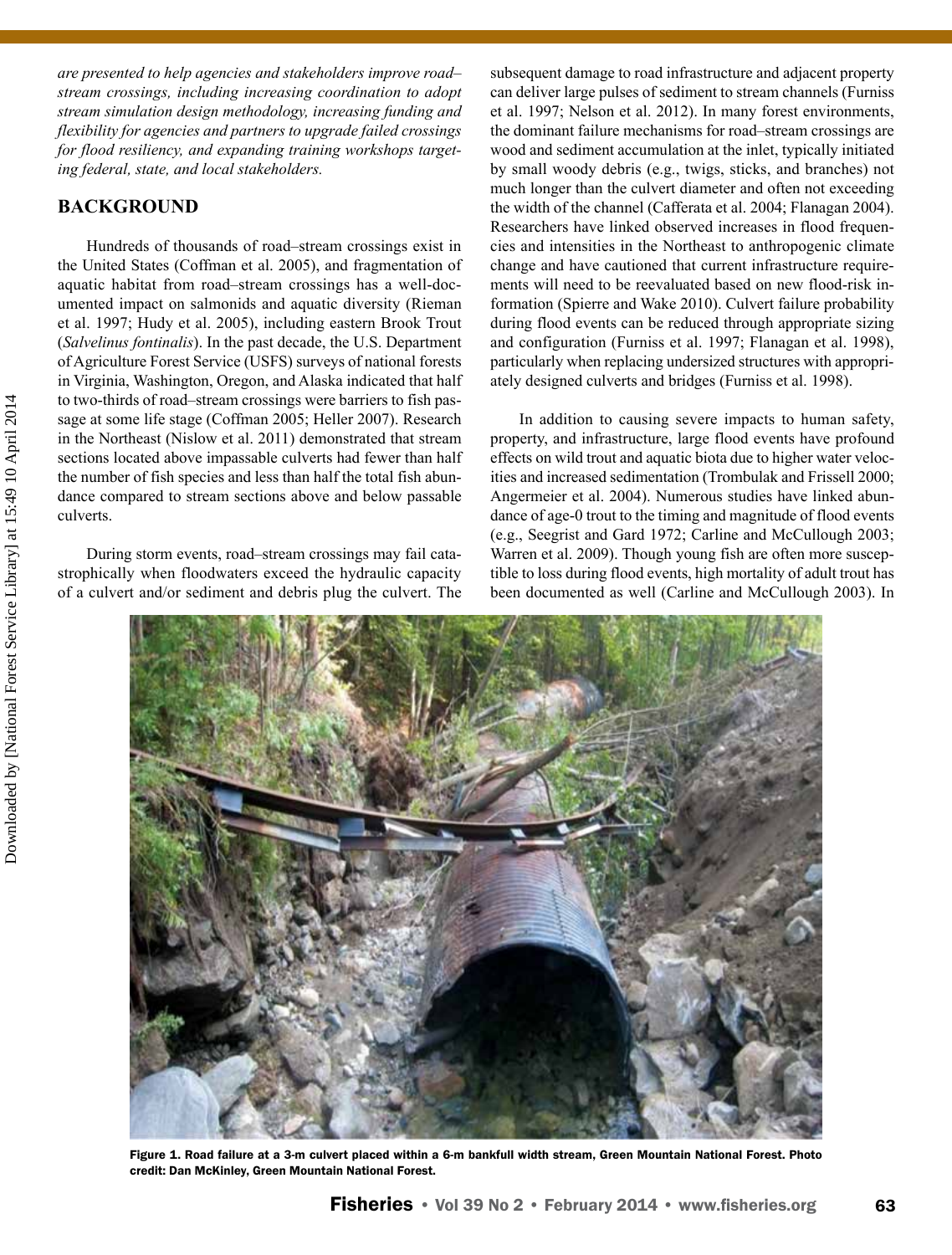the absence of barriers, however, habitat is recolonized in several years by individual fish from metapopulations (e.g., Dolloff et al. 1994; Letcher et al. 2007; Nislow et al. 2011). Studies of several wild Brook Trout populations by the Vermont Fish and Wildlife Department (VFWD) in the White River, Mad River, and Dog River watersheds found that flooding from Tropical Storm Irene reduced total trout populations to 33%–58% of preflood levels (Kirn 2012). Barring anthropogenic alteration of instream habitat with heavy machinery, Brook Trout populations would be expected to return to preflood population structure within 2–3 years (Kirn 2012). Studies by Dolloff et al. (1994) in North Carolina and Carline and McCullough (2003) in West Virginia indicate that though individual habitat units changed, overall habitat composition and complexity persisted and in some cases improved after floods.

The upper White River watershed was selected as a case study for this article because of the extensive flood damage experienced in five valley towns during Tropical Storm Irene (Irene) on August 27–28, 2011, a portion of which was related to failure of undersized hydraulic design road–stream crossings and associated road damage incurred by communities beyond the structure replacement costs (Figure 1). The extensive damage to culverts on town lands adjacent to the Green Mountain National Forest (GMNF) allowed for comparison of crossing failures and associated impacts between older traditional hydraulic designs and newer stream simulation designs (Stream Simulation Working Group [SSWG] 2008). Before Irene struck, two stream simulation designs had just been completed in the watershed adjacent to the upper White River and in a nearby watershed within the Connecticut River basin that sustained similar precipitation levels and flood damage. An additional crossing that approached stream simulation design standards within the upper White River watershed on the GMNF avoided damage as well. Survival of these three GMNF road–stream crossings designed for aquatic passage highlights the broader benefits of ecologically beneficial stream crossing designs, including reduced rates of crossing failure and storm damage to roads and property, reduced costs of road maintenance, and reduced likelihood of adverse impact to communities and businesses caused by flood damage. The U.S. Fish and Wildlife Service (USFWS), which has been active across the watershed in post-storm response with local partners such as the White River Partnership (WRP), has used fish passage as its primary objective when partnering on upgrading road–stream crossings. It employs a range of ecologically beneficial approaches to achieve aquatic organism passage and improved flood resiliency, including the stream simulation design method (J. Rowan, USFWS, personal communication).

#### **ROAD–STREAM CROSSING DESIGN APPROACHES**

Aquatic organism passage (AOP) at road–stream crossings has been the subject of engineering, fisheries, hydrology, and wildlife specialists' concern for many decades, beginning with federal and state agencies involved in fish management and road and highway construction in Alaska, California, Oregon, Idaho, and Washington (Orsborn et al. 2002; Clarkin et al. 2005). Prior to the 1970s, a hydraulic design approach to road–stream crossings focused on efficiently conveying flood flows with minimal or no concern for the movement and habitat needs of fish (Figure 2a). In the 1970s and 1980s, hydraulic design structures were modified to create hydraulic conditions that allowed for passage of adult fish including fishways, baffles, and weirs (Figure 2b; Cenderelli et al. 2011). Structures substantially narrower than the width of the adjacent natural channel, however, were only partially successful in allowing passage for the targeted adult fish species, and they did not address the passage needs of multiple species occupying the stream corridor at different life stages and flow conditions. Into the 1990s, hydraulic engineers continued to study and provide design advice to agency fisheries biologists. As Endangered Species Act listings for Pacific Coast salmonids increased in the 1990s and understanding of river and stream geomorphology among agency staff improved, inventories of road system crossings and design improvements to provide passage of all aquatic species, not just adult salmon and trout, increased. Recognizing the limitations of hydraulic design approaches for meeting the passage needs of multiple species occupying the stream corridor at different life stages and flow conditions, a stream simulation design approach was developed (Figures 2c–2e).

Gradually, federal agencies such as the USFS, USFWS, Natural Resources Conservation Service, Bureau of Land Management, and National Oceanic and Atmospheric Administration developed or recognized fish passage programs specific to road–stream crossings. In recognition of the pervasive problem of undersized culverts inhibiting the passage of aquatic organisms, wood, sediment, and debris across the country's vast road network, especially on public lands, the USFS and other agency technical specialists convened a cadre of hydrologists, watershed scientists, geomorphologists, road engineers, and fisheries biologists who further developed and refined the concept of stream simulation design in the 1990s (SSWG 2008; Cenderelli et al. 2011). In 2008, the USFS identified stream simulation design as its preferred approach for all national forest road–stream crossings on fish-bearing streams and integral to meeting the intent of the Clean Water Act (to restore and maintain the chemical, physical, and biological integrity of the nation's waters; 33 U.S.C. § 1251(a)) and the Endangered Species Act (to provide a means whereby the ecosystems upon which endangered species and threatened species depend may be conserved 16 U.S.C. § 1531(b)) (USFS 2008).

#### **STREAM SIMULATION DESIGN**

Stream simulation designs are recognized as more effective in facilitating juvenile and adult fish and other AOP than traditional culvert designs (House et al. 2005; Cenderelli et al. 2011) or low-water fords (Bouska and Paukert 2011). The premise of stream simulation design is that by creating channel dimensions and characteristics through a road–stream crossing that are similar to those in the natural channel, fish and other aquatic organisms will experience no greater difficulty moving through the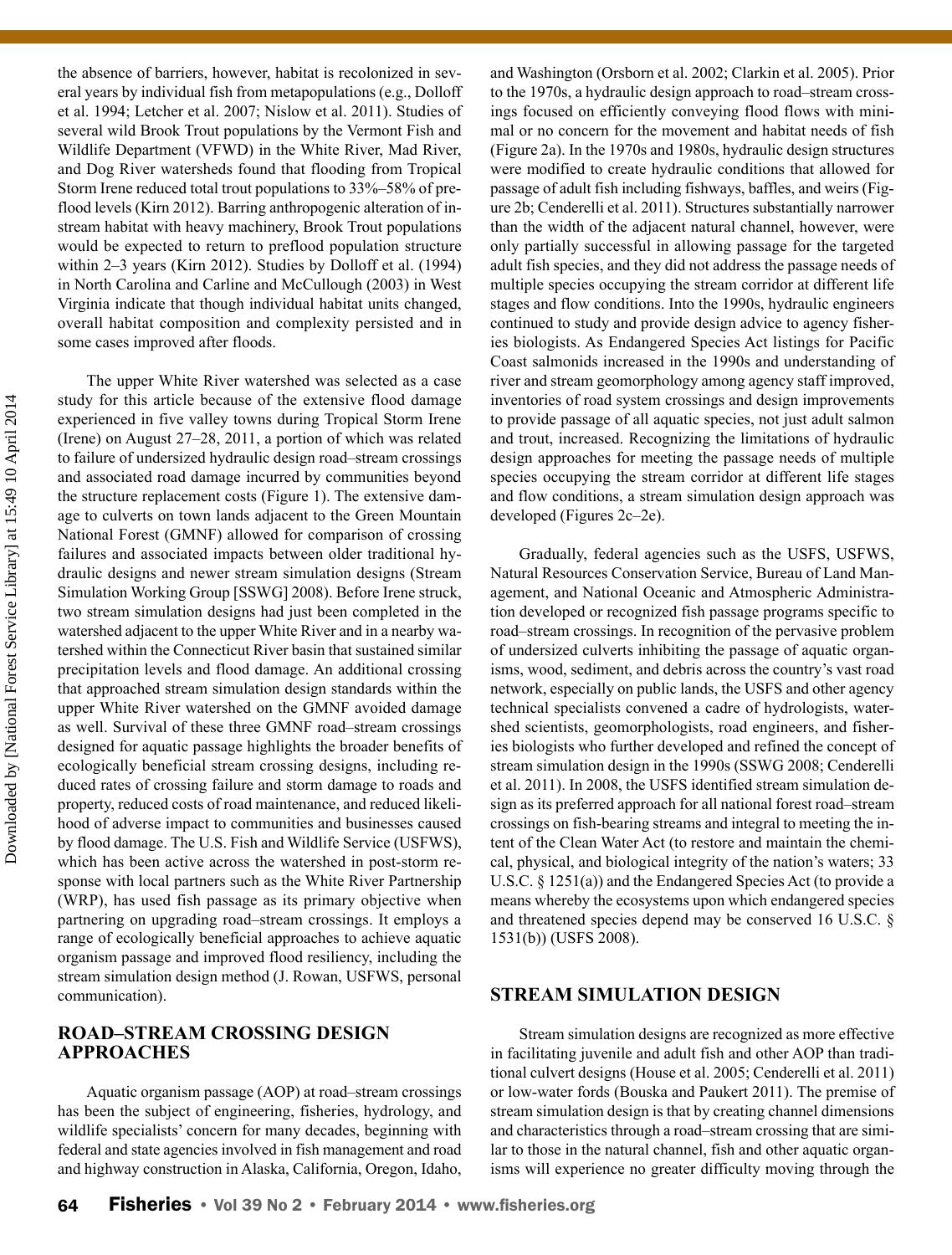

Figure 2. An ecological connectivity and flood resilience continuum for different design approaches at road-stream crossings (adapted from SSWG, 2008). The stream-floodplain simulation design (top graphic) provides passage for all aquatic and terrestrial species all at flow levels and minimal interference of stream and floodplain processes, resulting in greater ecological connectivity and flood resiliency. The stream simulation design (middle graphic) provides for fully functioning floodplain processes, passing floodwater, sediment and woody debris and all aquatic species for a broad range of flows. The hydraulic design for flood capacity (bottom graphic) only provides for partial functioning of stream processes, impedes passage of some floodwaters, sediment, and woody debris during high flows, and impedes passage of most aquatic species for most flows, consequently providing low ecological connectivity and flood resiliency.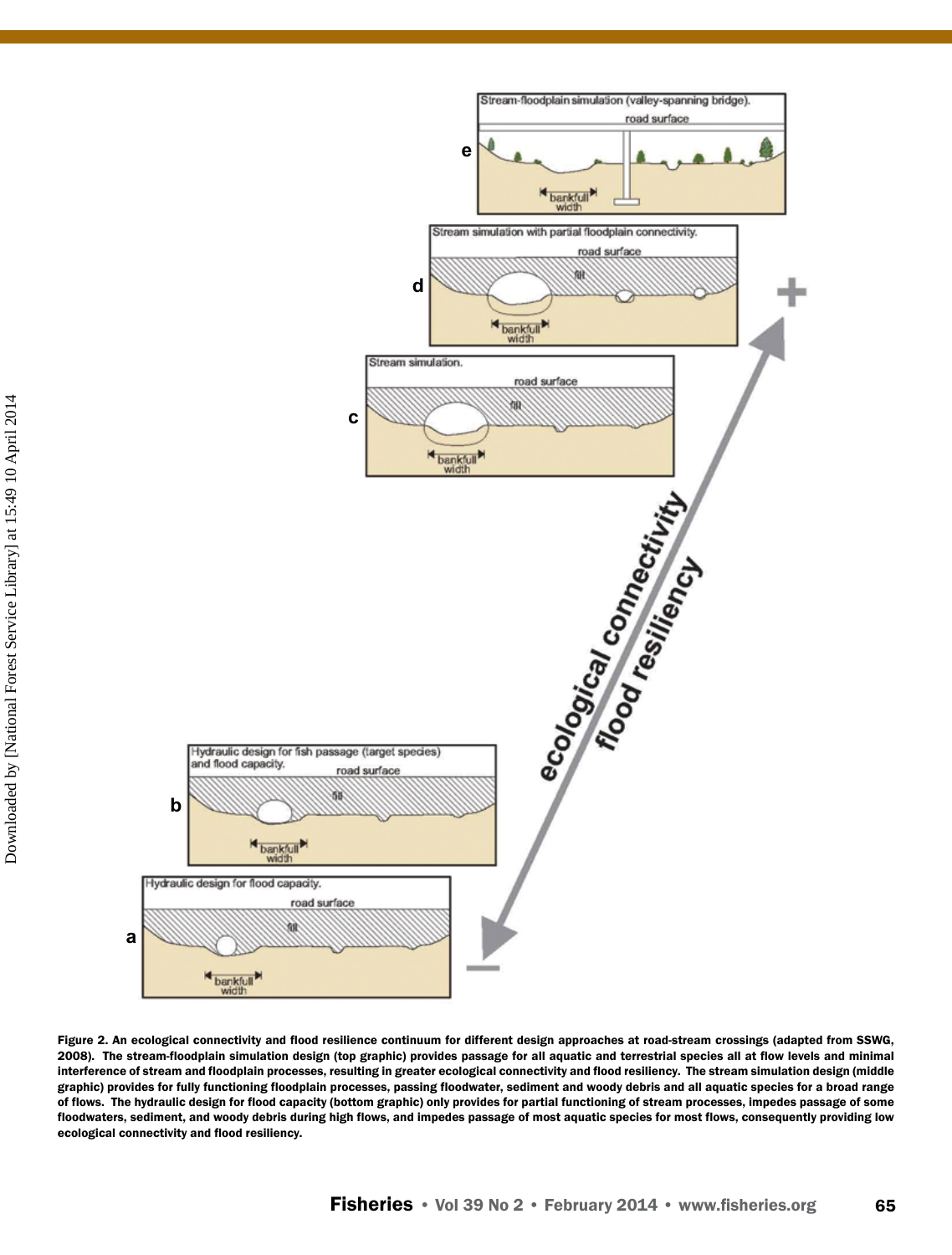

Figure 3. Sparks Brook road-stream crossing located on the Green Mountain National Forest, showing (a) original hydraulic design pipe-arch built in late 1960's, with a 2.5 m span and 1.9 m rise; (b) stream simulation design open-bottom arch structure built in 2010 with 4.5 m span, 1.62 m rise and footers extending 2.7 m below channel bed; (c) replacement structure after Irene flood. The blue line illustrates the actual peak flood water-surface elevation as well as the estimated peak flood elevation if the original culvert had been in place. Photo credit: Dan McKinley, Green Mountain National Forest.

structure than if the crossing did not exist (SSWG 2008). Stream simulation crossings are designed to maintain geomorphic and hydrologic continuity with the adjacent natural channel by building a "design channel" through a road–stream crossing structure with gradients, crosssectional widths and shapes, bed forms, flow depths, and sediment size characteristics that are similar to those of a stable, nearby reference channel (SSWG 2008). The stream simulation design approach is applicable on any channel type or gradient and in most environmental settings (Cenderelli et al. 2011). To avoid constricting flood flows, the width of a stream simulation design structure is equivalent to or exceeds the bankfull width of the natural channel. For channels with wide, adjacent floodplains, the stream simulation approach recommends installing floodplain relief culverts to facilitate partial floodplain flow continuity through the road fill and reduce the concentration of water through the main crossing structure during floods greater than bankfull flow. The replacement structure type and size, which can include a bridge or variety of culvert configurations, are determined by the stream simulation channel dimensions as well as any projected vertical and lateral adjustments of the stream over the service life of the structure. The mobility of the constructed channel bed material as well as the stability of key particles used to build grade controls in the bed of the road–stream crossing structure are analyzed to ensure that they have properties (mobility and stability) similar to those in the natural reference channel (Cenderelli et al. 2011).

The proposed design structure is also evaluated to provide sufficient hydraulic capacity and passage of debris during the 100-year recurrence interval design flood. Stream simulation structures are required to have headwater-to-depth ratios less than 0.8, meaning that adequate space exists between the 100-year flood elevation and the top of the road–stream crossing structure (Figures 3 and 4). This clearance provides room for debris transport and reduces the likelihood of ponding or backwatering on the upstream side of the crossing, which can create pressurized flow within the structure during large-magnitude floods. Observations and analyses of stream simulation structures show that the headwater-to-depth ratio for the 100-year design flood discharge is typically between 0.5 and 0.7. In other words, stream simulation structures typically have the ability to convey water and debris through the structure for flows well in excess of the 100-year flood. A road–stream crossing sized using the stream simulation method reduces or eliminates backwatering or ponding at the inlet during floods and makes those areas less prone to sediment and debris accumulation. Like a natural channel, a stream simulation channel is able to adjust its dimensions in response to a wide range of floods and sediment or wood inputs without compromising the movement needs of aquatic organisms or the hydraulic capacity of the structure (Gubernick and Bates 2003; Cenderelli et al. 2011).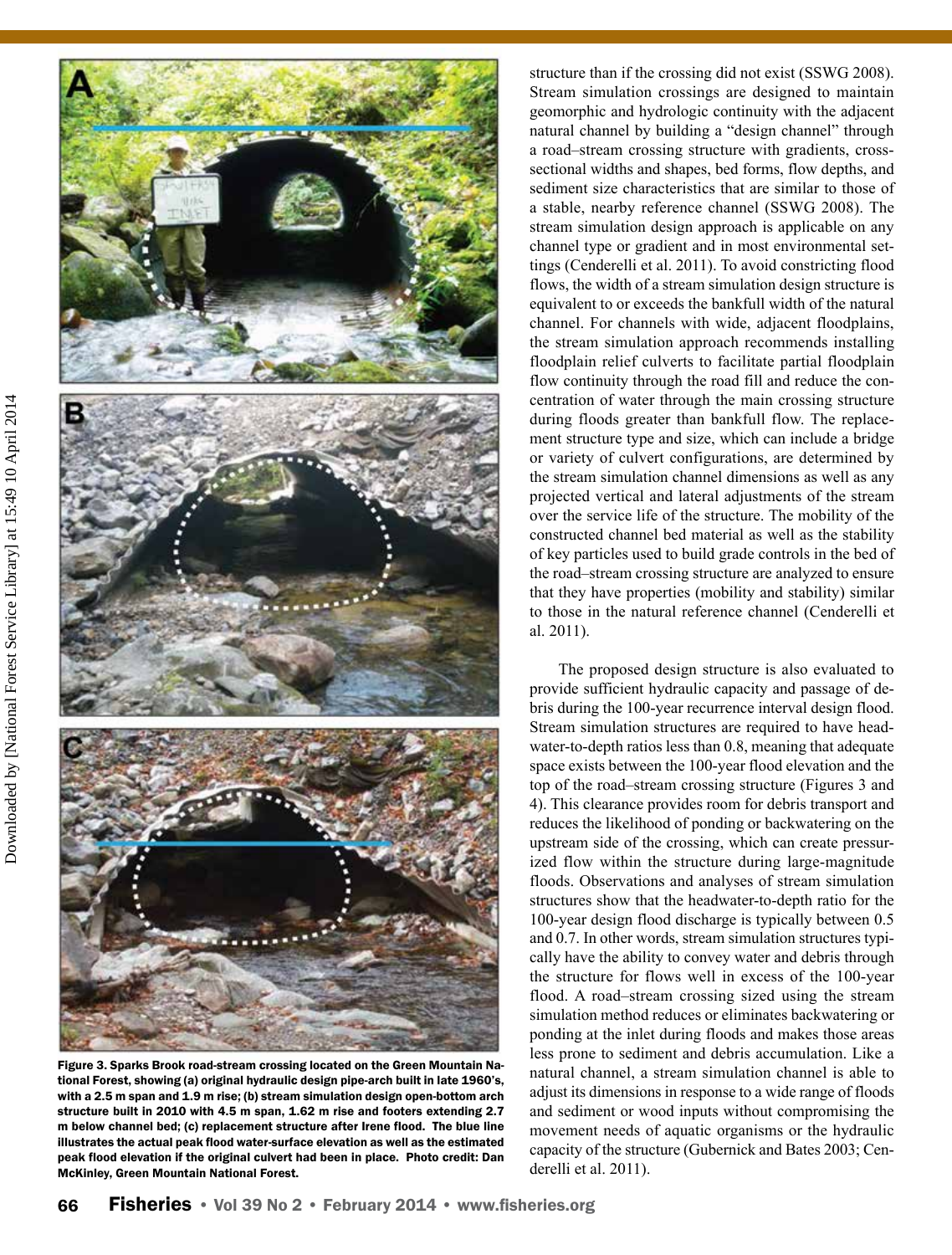

Figure 4. Typical hydraulic design double culvert over Jenny Coolidge Brook, May 2010. Green Mountain National Forest showing estimated height of 100-flood design discharge in red. Photo credit: Brian Austin, Green Mountain National Forest.

The hydraulic capacity design method differs from the stream simulation design method in fundamental ways (Figure 5). Stream simulation design determines the size of the structure based on the physical dimensions of the natural channel first and foremost and evaluates hydraulic capacity as a secondary check to ensure sufficient conveyance of the 100-year flood with additional clearance for debris transport. In contrast, traditional hydraulic design methods give no consideration of the actual physical dimensions of the natural channel when sizing the road–stream crossing structure. Hydraulic design structures are sized to pass a design flood (e.g., Q10 flood, Q25 flood, Q100 flood) with headwater-to-depth ratios typically at 1.0 or greater (Hotchkiss and Frei 2007). Design flood discharge estimates are usually determined using regional regression equations that typically have standard error estimates greater than 40%. Additionally, regional regression equations used to predict design discharge were typically developed for larger drainages and are not necessarily applicable to small drainages, which add to the uncertainty of the discharge estimates. Recent analyses and predictions under a changing climate suggest that the set of return interval floods underlying hydraulic capacity designs are no longer valid. In New England, trends in measures of precipitation intensity (Huntington et al. 2009) and frequency of larger precipitation events increased by 85% since 1948 (Madsen and Wilcox 2012), and the recent record-breaking storm events such as Tropical Storms Irene, Lee, and Sandy (Douglas and Fairbank 2011) and the projected increases in total annual precipitation (Intergovernmental Panel on Climate Change 2007) and rain on snow events (Douglas and Fairbank 2011) strongly suggest the need for changing flood discharge estimates.

#### **COST COMPARISON OF TRADITIONAL HYDRAULIC VS. STREAM SIMULATION DESIGNS**

There continue to be significant challenges to designing and installing road–stream crossings for aquatic organism passage and flood resilience. The choice of a suitable design method to replace a failed road–stream crossing is almost always influenced by budgetary constraints, but the true cost of a crossing failure is rarely considered. The cost of a failure includes not only the cost to replace the structure itself but also the cost to replace other affected infrastructure and property (e.g., roads, houses) and delay costs from disruption in commerce and travel. These delay costs are often not considered in the replacement cost because they are experienced by traffic users, homeowners, and businesses and are not a direct expense to an agency's budget (Perrin and Jhaveri 2004). Failures during a major flood can be particularly problematic for towns because emergency replacement costs are generally higher than planned replacement costs. The loss of a road–stream crossing or associated damage to road infrastructure also threatens human health and safety by creating hazards and disrupting access by emergency services. Lastly, widespread road closures and detours can be detrimental to the tourism industry by creating the perception that the area is not "open for business," as was the case across much of Vermont during the fall foliage season following Irene (Lunderville 2011).

Stream simulation design options typically have higher up-front installation costs than traditional hydraulic designs,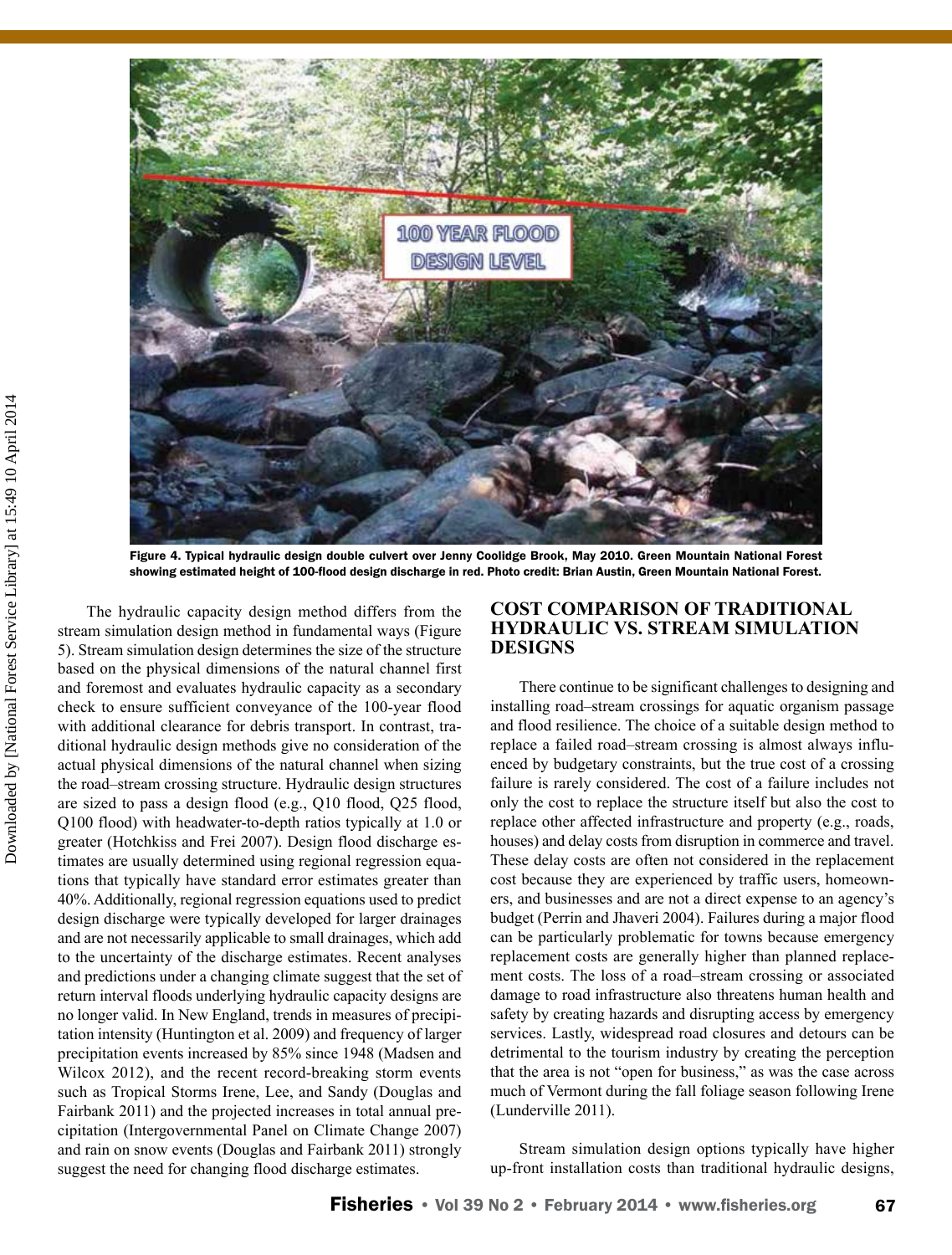

Figure 5. Stream simulation design culvert at Jenny Coolidge Brook, installed in June 2010, showing height of 100-year design discharge in red and height of Tropical Storm Irene flood level in blue. Photo credit: Brian Austin, Green Mountain National Forest.

making them appear less economical, particularly for highway and road maintenance departments facing chronic budget shortfalls. The installation cost of a structure (e.g., bottomless arch culvert) designed using the stream simulation approach varies with the type and size of the crossing selected and project site characteristics. Data from across the northwest United States suggest that a 50% increase in structure width results in a 20%– 33% increase in total project cost (Gubernick 2011). A review of 2008 GMNF cost comparisons (Table 1) for the traditional and stream simulation designs on the GMNF found that stream simulation designs increased construction costs between 9% and 22%. Though a \$20,788 cost increase is significant, as was the case for the Bingo Road crossing, this increase quickly becomes more economical when compared to costs exceeding \$100,000 on road repairs after a flood (Tables 2–4).

Long-term maintenance and replacement costs should also be considered. Hydraulic designs (Figures 2a and 3) that constrict the stream channel can incur a yearly maintenance cost from debris removal and pose a greater risk of unexpected replacement costs from failure during large magnitude floods (Furniss et al. 1997). In contrast, stream simulation designs that span the bankfull channel (Figures 2c–2e and 4) have demonstrated minimal or no annual maintenance costs and are flood resilient and are likely to last longer than their projected service life (Long 2010). Galvanized steel culverts installed using the stream simulation design method have an anticipated service life of 50 to 75 years because the constructed stream channel

bed and margins protect the structure from abrasion as bed load moves through the crossing. By comparison, traditional galvanized steel culverts installed using the hydraulic design method typically last 25 to 50 years depending on the gauge of steel, water chemistry, and rate of abrasion by bed load movement (State of Idaho 1965). An agency or landowner should weigh the higher installation cost of using a stream simulation design method with the long-term costs of likely repeated replacement and repair of undersized culverts (Long 2010).

#### **TROPICAL STORM IRENE CASE STUDY**

On August 27–28, 2011, Tropical Storm Irene brought significant rainfall to much of New England and eastern New York, with many areas receiving over 16 cm of rain (Vermont Agency of Natural Resources 2011) that caused considerable damage throughout the Northeast United States. Over the 42-hour period across New England, total rainfall reached over 30 cm in many locations, inundating entire watersheds and drainage basins simultaneously. Record river levels were reached at 37 stream gages in New York, eight stream gages in Vermont and western Massachusetts, five stream gages in New Hampshire, and at least one stream gage in Connecticut and Maine. Flow magnitudes exceeded predicted 100-year discharge in many catchments. For example, the gage on the Ayers Brook at Randolph, Vermont, with a 79-km<sup>2</sup> drainage area and flow record of 71 years, recorded a peak discharge that greatly exceeded the 500 year flood flow estimate (Lunderville 2011).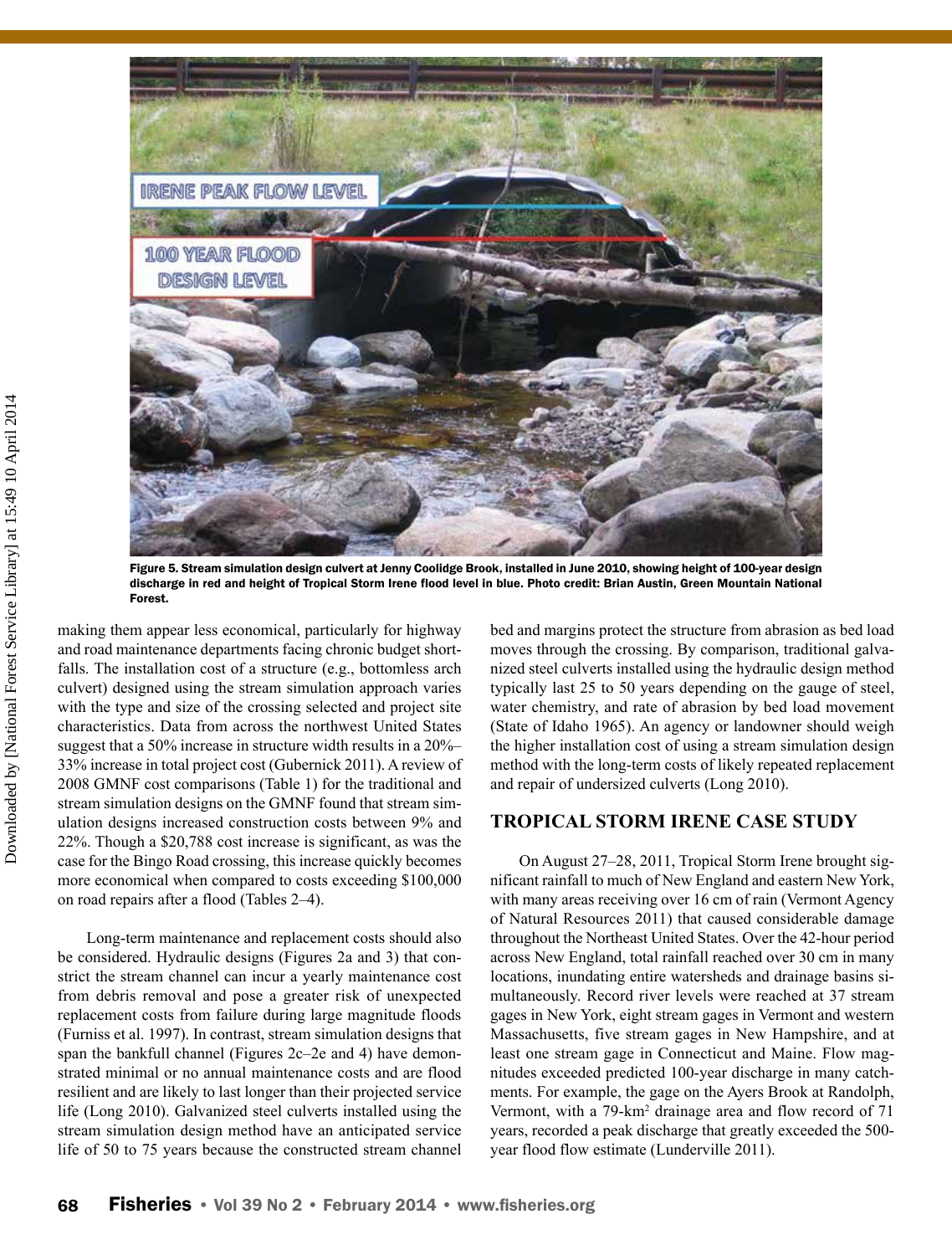#### Table 1. Cost comparison of traditional hydraulic design vs. AOP stream simulation design in the Green Mountain National Forest.

| <b>Estimated costs from damage survey reports</b>                       |                                              |                                                      |                                                                              |                                                      |                                                                   |
|-------------------------------------------------------------------------|----------------------------------------------|------------------------------------------------------|------------------------------------------------------------------------------|------------------------------------------------------|-------------------------------------------------------------------|
| <b>Traditional</b><br>Road no./name<br>culvert/replace<br>in kind $(S)$ |                                              | Betterment/AOP stream<br>simulation replacement (\$) | <b>Anticipated % cost</b><br>increase for AOP<br>stream simulation<br>design | <b>Actual construction cost (\$)</b>                 | <b>Actual % cost increase for AOP</b><br>stream simulation design |
| FR42.05.0 over Bingo<br>Road                                            | 92.950.00                                    | 142.050.00                                           | 53                                                                           | 113.738.00                                           | 22                                                                |
| FR42B.00.0 over Bingo<br><b>Brook</b>                                   | 112.175.00                                   | 156.775.00                                           | 40                                                                           | Never constructed, road<br>decommissioned            | <b>NA</b>                                                         |
| FR49.00.5 over Boyden<br><b>Brook</b>                                   | 93.800.00                                    | 140,700.00                                           | 50                                                                           | Never constructed, Irene<br>damaged site access road | <b>NA</b>                                                         |
| FR92.00.0 Over Goshen<br><b>Brook</b>                                   | 106.635.00<br>172.200.00<br>61<br>119.835.00 |                                                      |                                                                              | 12                                                   |                                                                   |
| FR92A.00.0 over Hale<br><b>Brook</b>                                    | 104.700.00                                   | 130.250.00                                           | 24                                                                           | 113.725.00                                           |                                                                   |

Table 2. Costs to repair damages to National Forest System roads resulting from stream crossing failures in the upper Whiter River Watershed, Vermont, during Tropical Storm Irene, 2011.

| Forest<br>road<br>no. | Road name                       | <b>Stream</b><br>name              | <b>Drainage</b><br>area ( $km2$ ) | <b>Bankfull width (m)</b><br>based on regional<br>curves | <b>Failed structure</b><br>type and size                         | <b>Ratio of structure</b><br>to bankfull width | Approximate repair cost<br>due to crossing failure (\$) | <b>Approximate total</b><br>road repair cost (\$) |
|-----------------------|---------------------------------|------------------------------------|-----------------------------------|----------------------------------------------------------|------------------------------------------------------------------|------------------------------------------------|---------------------------------------------------------|---------------------------------------------------|
| <b>FR394</b>          | <b>Townsend</b><br><b>Brook</b> | Townsend<br><b>Brook</b>           | 1.3                               | 3.0                                                      | Native stringer<br>bridge with<br>approximately 1.5-m<br>opening | 0.50                                           | 81.000                                                  | 104.000                                           |
| <b>FR226</b>          | Corporation<br><b>Brook</b>     | Corporation<br><b>Brook</b>        | 4.4                               | 5.0                                                      | 2.0-m culvert                                                    | 0.40                                           | 10,000                                                  | 105,000                                           |
| <b>FR45</b>           | Chittenden<br><b>Brook</b>      | Chittenden<br><b>Brook</b>         | 14.8                              | 8.6                                                      | Bridge 11.6 m                                                    | 1.35                                           | 175,000                                                 | 190,000                                           |
| <b>FR35</b>           | Upper<br>Michigan               | Michigan<br>Brook                  | 19.9                              | 9.8                                                      | 3.7-m culvert                                                    | 0.38                                           | 247,000                                                 | 247,000                                           |
| <b>FR39</b>           | <b>Texas Falls</b>              | <b>Texas Falls</b><br><b>Brook</b> | <b>NA</b>                         | <b>NA</b>                                                | Numerous 46- to<br>60-cm cross-drain<br>culverts                 | n/a                                            | 82,000                                                  | 82,000                                            |
|                       |                                 |                                    |                                   |                                                          |                                                                  | <b>Totals</b>                                  | 595,000                                                 | 728,000                                           |

Source: Dan McKinley (GMNF, personal communication).

| Table 3. Summary of town road infrastructure damages from Tropical Storm Irene, 2012. |                                   |                                           |                                                   |                                                                                    |                             |
|---------------------------------------------------------------------------------------|-----------------------------------|-------------------------------------------|---------------------------------------------------|------------------------------------------------------------------------------------|-----------------------------|
| <b>Town</b>                                                                           | <b>Total culvert</b><br>inventory | <b>Total number of failed</b><br>culverts | <b>Estimated cost of culvert repairs (\$)</b>     | Town minimum culvert standard                                                      | <b>Typical culvert type</b> |
| Granville                                                                             | Town has no records               | l 18                                      | 60,000 (pipes) and 39,000 (additional<br>damages) | 18-in, minimum diameter for town<br>roads, Q25 hydraulic design for state<br>roads | Spiral arch or pipe         |
| <b>Hancock</b>                                                                        | Town has no records               | l 4                                       | 1.1 million (Churchville Rd.)                     | Same as above                                                                      | Steel pipe                  |
| Pittsfield                                                                            | 237                               | 25                                        | 114,000 (pipes and labor)                         | Same as above                                                                      | Plastic pipe                |
| Rochester                                                                             | Town has no records               | 31                                        | 197,000 (four priority culverts)                  | Same as above                                                                      | Steel pipe                  |
| Stockbridge                                                                           | Town has no records               | ۱5                                        | No records                                        | Same as above                                                                      | <b>Varies</b>               |

Table 4. Churchville Road culvert failure estimated costs to the Hancock community.

| Example of costs incurred to the town of Rochester at Churchville Road from debris plugging and failure of a single undersized culvert |                            |  |  |
|----------------------------------------------------------------------------------------------------------------------------------------|----------------------------|--|--|
| <b>Structure</b>                                                                                                                       | <b>Estimated cost (\$)</b> |  |  |
| Culvert                                                                                                                                | 0 (no damage to culvert)   |  |  |
| Churchville Rd.                                                                                                                        | 1.1 million                |  |  |
| Unmaintained road improvement                                                                                                          | 84.000                     |  |  |
| Traffic delay costs (gas, lost work time, etc.)                                                                                        | To be determined           |  |  |
| <b>Total cost</b>                                                                                                                      | 1.184.000+                 |  |  |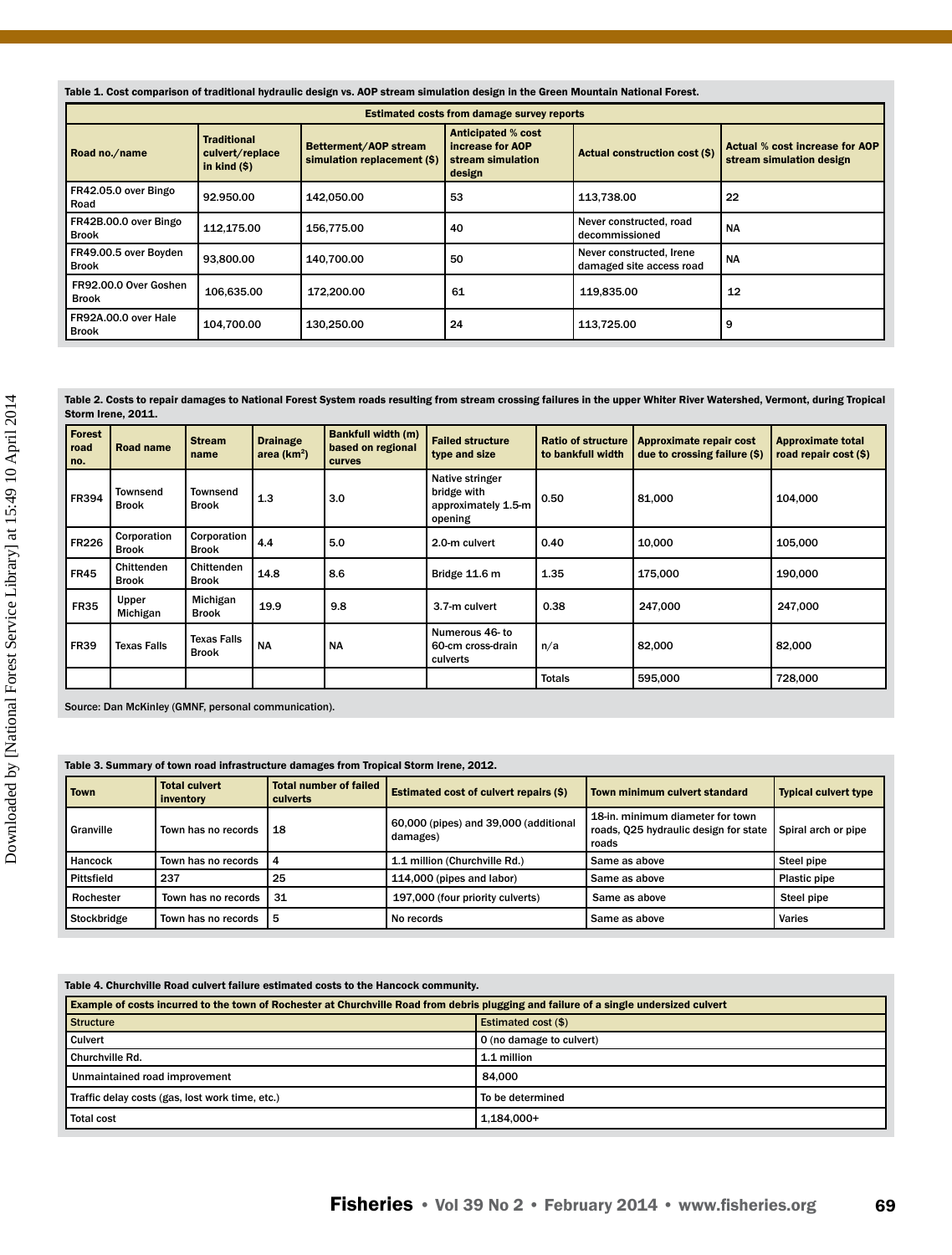Commercial, residential, and transportation infrastructure across the region was significantly damaged from high water, debris, and erosion. Flood damage was the most severe along tributaries to Lake Champlain in Vermont and the Adirondacks of northeastern New York, as well as in the Connecticut River Valley in western Massachusetts, New Hampshire, and Vermont. Thirteen towns in Vermont became isolated from bridge and culvert washouts (Lunderville 2011). The state of Vermont incurred damage to over 200 state road segments and 200 state bridges, and towns reported over 2,000 road segments, 277 bridges, and nearly 1,000 culverts damaged or destroyed by flooding from Irene. Vermont went into disaster mode and state and federal emergency management agencies began responding to 225 of Vermont's 251 municipalities (Lunderville 2011). Across the state, there were multiple instances where undersized culverts failed. This type of widespread infrastructure damage from large flood events and the persistence of undersized road–stream crossings is not unique and has occurred across the country in Maine, New York, Massachusetts, Pennsylvania, both South and North Dakota, and Alaska (J. Rowan, USFWS, personal communication).

#### **DAMAGES IN THE UPPER WHITE RIVER WATERSHED**

The White River is Vermont's fourth largest subbasin, draining an area of 1,839 km<sup>2</sup> within the Connecticut River Basin (Figure 6). Elevation ranges from 1,067 m along the spine of the Green Mountains at the western edge of the watershed to approximately 183 m at the confluence with the Connecticut River on the eastern edge of the watershed (Ruddell et al. 2007). As the longest undammed tributary to the Connecticut River, the White River has been very important to state and federal efforts aimed at revitalizing Atlantic Salmon (*Salmo salar*) populations (WRP 2012). The White River watershed was designated as a Special Focus Area of the USFWS Silvio O. Conte National Fish and Wildlife Refuge in part because the watershed provides nursery and rearing habitat for juvenile Atlantic Salmon and potential spawning habitat for adults (WRP 2012). Eastern Brook Trout are the dominant species in the headwater tributaries and are a focus of USFWS and USFS aquatic connectivity and habitat restoration efforts.

The upper White River main stem comprises approximately 38.6 km of stream extending from the headwaters of the White River in Ripton to the confluence with the Tweed River in Stockbridge (Ruddell et al. 2007). The five valley towns of Stockbridge, Rochester, Hancock, Pittsfield, and Granville are located along the upper White River and bordered to the west by the GMNF. Each town has its own independent government and town populations range from 298 to 1,139 (U.S. Census Bureau 2010). The GMNF includes 40% of the upper White River watershed north of Stockbridge. Development occupies approximately 5% of the watershed and has occurred mostly along the river corridor and has negatively impacted water quality and aquatic habitat (WRP 2012).

Between 2004 and 2007, the VFWD inventoried 1,501 road–stream crossings statewide on streams greater than 2.4 m bankfull width. It found that that only 5.3% provided full passage of aquatic organisms, and nearly 91% significantly constricted the natural channel width (structure width to bankfull width ratio less than 0.75). A subset of the inventory is located in the upper White River subbasin. Of the 43 culverts surveyed, 15 failed during Tropical Storm Irene, provided either reduced or no AOP, and had culvert width to bankfull width ratios ranging from 0.27 to 0.90, with an average of 0.54. Based partially on the inventory data, in 2009 the VFWD produced AOP guidelines for the state that identified stream simulation design as its preferred approach for road–stream crossings (VFWD 2012).

On the entire GMNF, Irene damaged 40 km of transportation infrastructure at an estimated repair cost of \$6.4 million. In the upper White River watershed, the GMNF suffered \$728,000 in road damage, with an estimated 70% due to debris plugging at road–stream crossings (Table 2). Three of four road–stream crossings that failed were hydraulic designs with crossing width to bankfull width ratios less than 0.52. These undersized hydraulic culverts were also identified aquatic organism passage barriers. The fourth crossing, a bridge over Chittenden Brook located on an alluvial fan (a natural depositional zone), was constructed in 2010 with a span greater than bankfull width for increased flood capacity and AOP. During Irene, large bank failures upstream delivered a tremendous amount of woody debris downstream, which settled on the alluvial fan and plugged the bridge, causing the stream to overtop the bridge and wash out the bridge approach—the design failure point—leaving the bridge undamaged. The Chittenden Brook example underscores how no road–stream crossing design can guarantee avoidance of damages during large floods but that site location and adopting an ecological approach with flood resiliency as a primary objective can reduce infrastructure damage considerably.

The towns of Rochester, Hancock, Pittsfield, and Granville suffered damage to or complete loss of 70 road–stream crossings. These communities were left isolated without power and water for three days due to road damage and road–stream crossing washouts. Following a presidential disaster declaration, the towns were eligible to apply for financial assistance through the Federal Emergency Management Agency's (FEMA) Public Assistance Grant Program for the repair or restoration of infrastructure and facilities to predisaster condition (Lunderville 2011). Coauthor Campbell met with either the road foreman or town administrator for each of these towns during April 2012 to obtain flood impact information (Table 3). Where possible, they provided Irene-induced crossing failure information, such as culvert size and location, cost data from FEMA project worksheets, and descriptions of major failures.

The towns of Rochester and Hancock provided several specific examples of extensive impacts from the failure of a single road–stream crossing. The failure of a 3.4-m-diameter culvert at Nason Brook in Rochester resulted in an estimated \$1 million in damages to Woodlawn Cemetery. During Irene, the culvert became plugged with debris and then redirected a large volume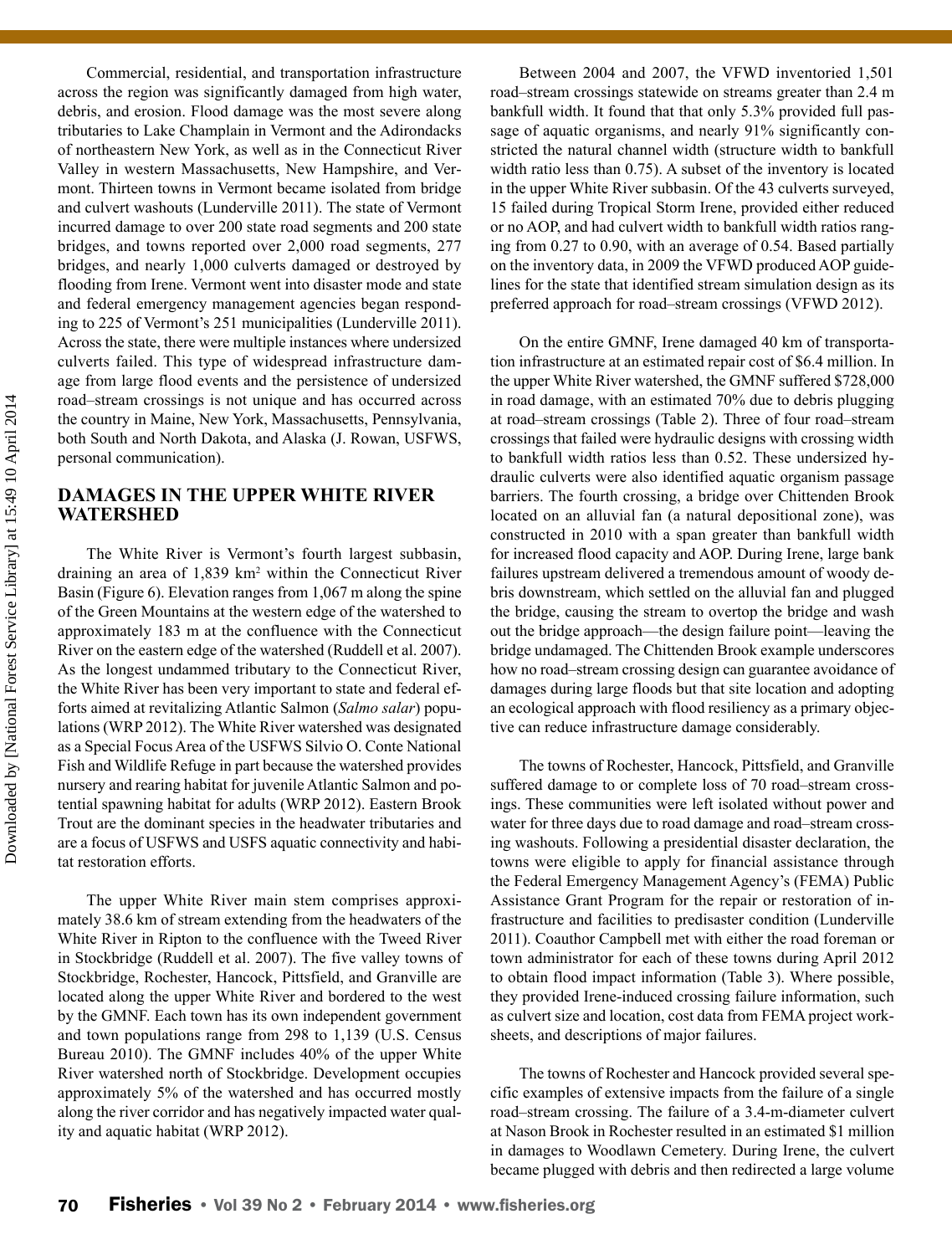

Figure 6. Upper White River watershed study area.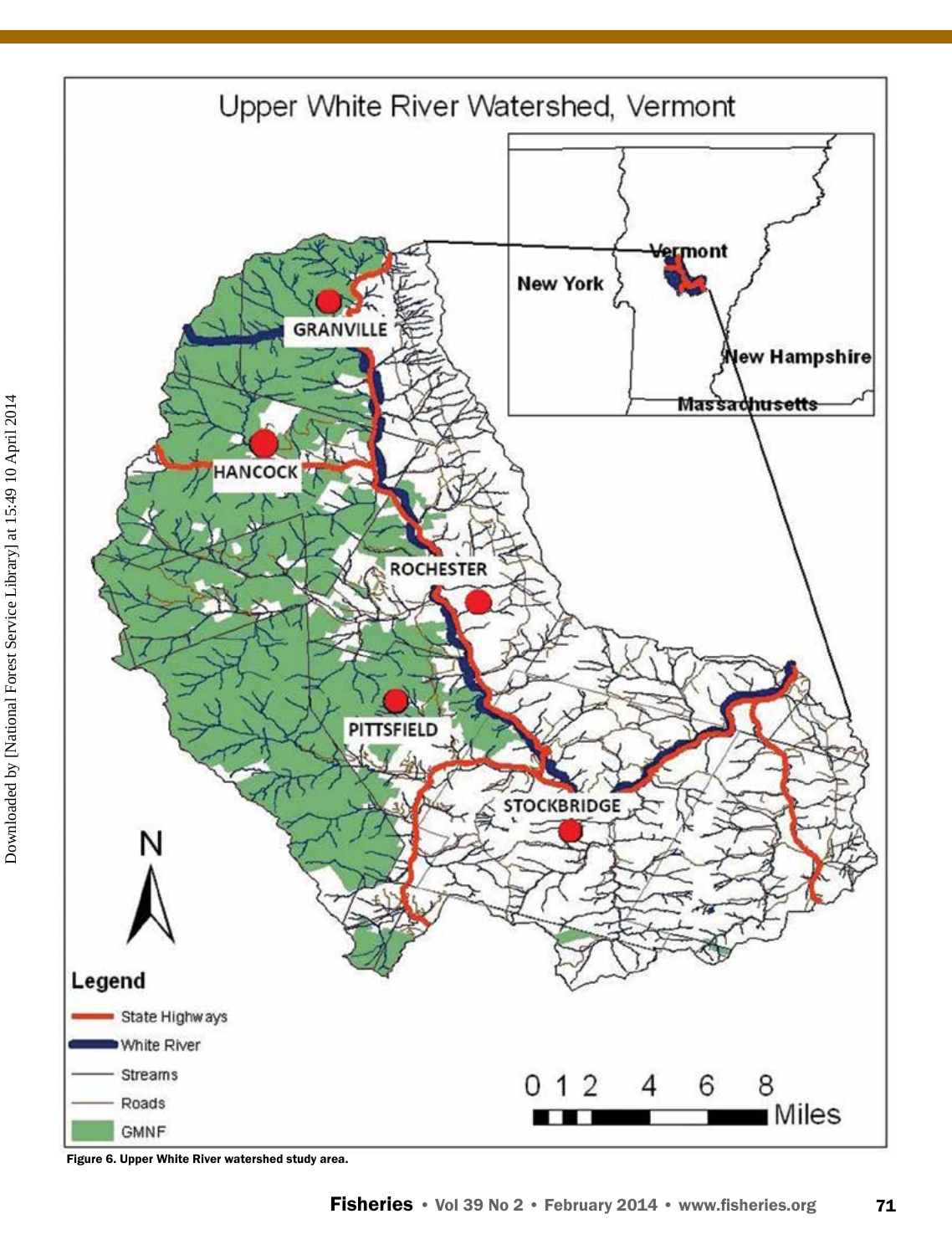of water onto the cemetery grounds, unearthing 50 caskets and strewing their remains throughout downtown Rochester (Davis 2011). The USFWS and the WRP are currently working with FEMA and Rochester to replace the failed culvert. The cost for this culvert to be upgraded to a flood resilient 9.7-m bridge is approximately \$50,000, which the USFWS was able to obtain specific to this site at a lower than average cost.

In Hancock, on Churchville Road, a 3.6-m-diameter steel pipe, originally designed to pass a 25-year recurrence interval flood, failed and resulted in long-term travel disruption and major damage costs. Though the culvert itself remained intact, the floodwaters overtopped it and washed out more than 350 m of Churchville Road, which was not replaced until August 2012, with a repair cost of approximately \$1 million. A nearby unmaintained road had to be upgraded in order for residents to regain access to the main highway, at a cost of approximately \$84,000, with residents bearing the cost of driving an additional 2 miles each way to reach Vermont Route 100. The total cost of the culvert failure and associated damage is at least \$1,184,000, excluding traffic and delay costs (Table 4). In both examples, had the culverts been appropriately sized, it is unlikely that these damages would have been as disruptive and costly.

#### **THE LINK BETWEEN AQUATIC ORGANISM PASSAGE AND FLOOD RESILIENCE**

In contrast to the extensive damage experienced by towns in the Vermont case study, two stream simulation design culverts that were installed on the GMNF before Irene not only survived the storm but incurred no maintenance or replacement costs. USFS fisheries and engineering staff had targeted the upgrade of these two hydraulically designed pipes on Forest Service roads for replacement in 2010 and 2011 because they were barriers to the upstream movement of eastern Brook Trout and other aquatic organisms and because they were identified as a risk for debris plugging and failure in large storm events. These two crossings located on Sparks Brook (Figure 3), immediately adjacent to the upper White River watershed, and on Jenny Coolidge Brook (Figures 4 and 5), also in the Connecticut River Basin, were designed to span the bankfull dimensions of the natural channel, resulting in structures with sufficient hydraulic capacity to convey flows in excess of the Q100 peak flow while providing additional headwater clearance for debris transport. Preliminary hydraulic analysis of Jenny Coolidge Brook estimates peak storm discharges during Irene exceeded the 500 year recurrence interval (R. Gubernick, USFS, personal communication). In addition, on Joe Smith Brook in the upper White River watershed, a hydraulic design culvert was recently replaced with a Q100 bottomless arch to provide greater flood capacity and a natural bottom for AOP. Though this road–stream crossing upgrade was not strictly a stream simulation design with regard to gradient, channel banks, and substrate size, the structure still spanned the bankfull dimensions of the natural channel and it also survived Irene undamaged. Three additional stream simulation crossings located on GMNF listed in Table 1 were still in the early stages of construction when Irene hit and were not included in the flood resiliency analysis but will allow

for a more robust comparative analysis with traditional culvert designs during future floods.

Though additional monitoring is needed, other examples demonstrate the flood resilience of road–stream crossings designed for aquatic organism passage across the region impacted by Irene. In Worthington, Massachusetts, a double 3-m box culvert, which prevented Brook Trout and resident darter passage on a 9-m bankfull section of Bronson Brook, a tributary of the Westfield River, catastrophically failed in an August 2003 storm. A 12-m arch culvert replacement has since survived several major storms, including Tropical Storm Irene, without damage to the structure, road or adjacent stream banks (A. Singler, American Rivers, personal communication). In Hancock, New York, between 1996 and 2005 three flood events caused damage to an undersized and perched pipe culvert on Big Hollow Creek, which was a barrier to trout movement. In those 9 years, Delaware County spent over \$70,000 to repair damages to the culvert as well as the road and adjacent ditches. In addition, the detour length associated with closure of the road for repairs was 18 miles. Late in 2005, with hazard mitigation funding assistance from FEMA, the county installed a more ecologically beneficial three-sided concrete box culvert with a natural bottom, designed to convey a 100-year storm and provide fish passage at all flow levels, for a cost of \$143,000. The improved crossing has survived seven federally declared flood disasters, including Irene, without significant damage since its replacement in 2005 (W. Reynolds, Delaware County Department of Public Works, personal communication).

The flood resilience of stream simulation designs has been documented during significant flow events elsewhere. On the Siuslaw National Forest on the Oregon coast, eight stream simulation design crossings installed in 2003 have weathered floods up to a 20- and 25-year recurrence interval range. Though adjustment of the streambed constructed beneath the road crossing ranged from negligible to significant, all eight crossings have maintained AOP, successfully passed sediment and debris, and avoided any infrastructural damage (B. Ellis-Sugai, USFS, personal communication). In southeast Alaska, the Tongass National Forest installed 93 stream simulation design crossings since 1998 (94% installed between 2000 and 2005) that have survived flood events in the estimated 25- to 50-year recurrence interval range without major failure and have maintained fish passage to state standards at 98% of locations (J. McDonell, USFS, personal communication).

#### **BARRIERS TO IMPLEMENTING ECOLOGICALLY BENEFICIAL ROAD– STREAM CROSSINGS**

Extreme events such as Tropical Storm Irene can create a window of opportunity for increased investment in disaster mitigation; however, for the towns in the White River Valley, existing regulations and funding mechanisms hindered the replacement of damaged road–stream crossings to increase aquatic organism passage and flood resilience. Under the Public Assistance Program, FEMA funds between 75% and 90%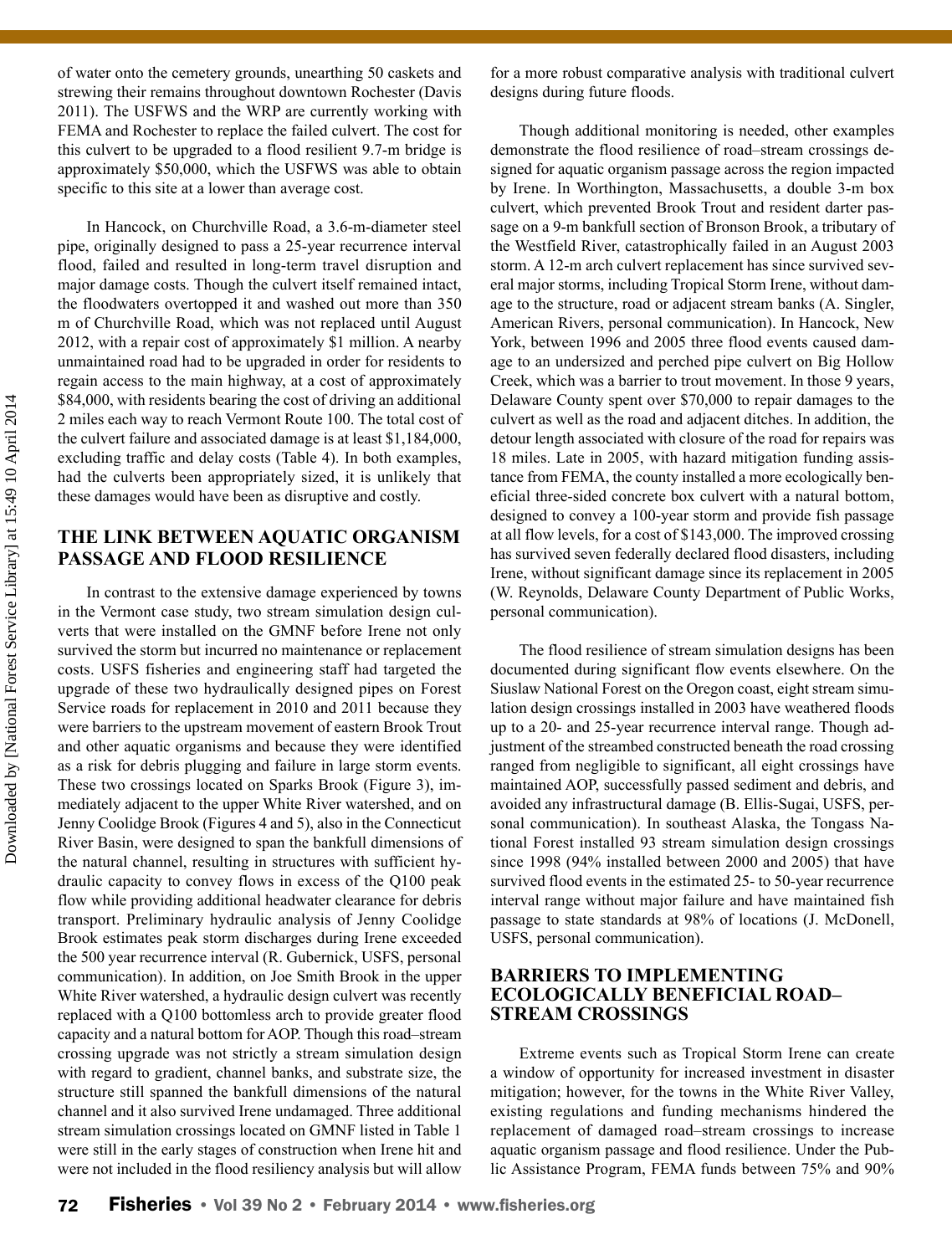of the estimated cost for a culvert replacement if it passes the "50% rule" (a structure is eligible for replacement if the repair cost exceeds 50% of the replacement cost). Otherwise, FEMA provides financial assistance at the 75%–90% rate to repair the original structure but not necessarily the costs to repair roads or other structures damaged by the culvert failure. In some cases, the culvert itself may remain in place while the road fails, but because the culvert is technically undamaged it will not pass the 50% rule. For example, Hancock was ineligible to receive public assistance funds to replace the Churchville Road culvert because the structure survived the flood but was eligible to receive public assistance funds to repair the road damaged by the plugged culvert. When a culvert is eligible for replacement, FEMA only provides financial assistance to rebuild the structure to its predisaster condition or up to passing the Q25 with 0.3-m clear space and 0.61-m embedment. If a town chooses to upgrade a failed culvert and does not have specific guidance from a state natural resources agency, FEMA reimburses the estimated cost of repairing or replacing the original culvert and the town must bear the cost difference for the upgrade. Towns face difficulties meeting these rules and simultaneously funding the additional costs to upgrade to stream simulation designs in the midst of expensive disaster recovery efforts.

Towns and counties may apply for funding to replace or upgrade road–stream crossings through FEMA's Hazard Mitigation Grant Program (HMGP), but this grant money is not available until 6 months after the disaster declaration, and total funding made available is not determined until a full year after the disaster. The amount of money available through this program is based upon the total amount paid out under emergency assistance in the months following the declared disaster. More important, the state prioritizes use of the funds and may not necessarily include road–stream crossing upgrades among eligible projects. Applying for HMGP funding requires a cost–benefit analysis and a demonstration of three historic losses at the site (Munroe and Crosby 2012). In order to meet this requirement, towns need to maintain detailed records of previous failures. FEMA does not maintain an accessible database of this information. In addition, FEMA only requires that project worksheets be kept by an applicant for three years from the date the state closes a grant (FEMA 2011), decreasing the likelihood that towns have the necessary information for HMGP eligibility if previous failures occurred before that time period.

Based on the information we observed, local governments face significant barriers to upgrading undersized road–stream crossings that obstruct aquatic organism passage and present chronic failure risks. These impediments include inconsistent and poorly defined crossing standards and limitations on FEMA assistance for structure upgrades and replacements. For example, three separate hydraulic standards apply to the towns in the upper White River watershed. The 1998 Vermont Department of Transportation *Hydraulics Manual* (VTrans 2001) requires state highway crossings to have a minimum design capacity of Q50 and town highway and local road crossings to have a minimum

of Q25. The Vermont Department of Transportation revised the Town Road and Bridge Standards in 2011 to recommend that towns adopt a 45.7-cm-diameter and a Q25 conveyance as their minimum requirement for new road–stream crossings, allowing for structures to span less than half of bankfull width. For a stream alteration general permit, the Vermont Agency of Natural Resources requires crossings to be at least 1.2 times bankfull width, although applicants can apply for an individual permit to include a smaller crossing. Following Tropical Storm Irene, FEMA allowed a minor increase in culvert size of 0.3 m for debris and 0.61 m for embedment and replaced to the lowest standard adopted by an individual town. Because Pittsfield had recently changed the town culvert standard to 46 cm, it was eligible to upgrade eighteen 38-cm diameter culverts to 46-cm-diameter pipes under FEMA's Public Assistance funding. Granville did not upgrade its town culvert standard and was only eligible to replace 13 of 18 destroyed culverts with in-kind replacements funded through FEMA's Public Assistance program. The observation that all documented failed crossings in the study area had crossing width–to–bankfull width ratios of less than one and that these crossings met state minimum criteria underscores the need for a revised approach to achieve greater flood resiliency.

Economic justification for traditional hydraulic design has focused on short-term costs and not long-term persistence. The economic, societal, and natural resource costs of these failed road–stream crossings and the adjacent infrastructure are not included in up-front cost calculations. At the federal, state, and municipal levels, the increased benefits of building ecologically beneficial crossings for AOP and greater flood resiliency are not calculated. Time constraints and pressures to reopen failed roads and return emergency services to communities generally drive quick repair of infrastructure to a working condition rather than long-term flood resiliency.

Other cultural and political factors impede a systematic approach to replacing culverts and road crossings to ecologically beneficial standards. In Vermont and across New England, independent town governance and highway departments discourage application of uniform techniques and the effective transfer of skills and training in river dynamics, engineering, hydraulics, and aquatic ecology needed to design and build flood resilient road–stream crossings. In addition, the misperception that "fishfriendly" crossings have no economic or societal benefit outside of natural resource protection is commonly heard in New England following flood events.

#### **RECOMMENDATIONS**

Based on the upper White River watershed case study, the following recommendations are presented to federal and state agencies, communities, and nongovernmental organizations in order to better integrate ecological objectives into road–stream crossing design and provide more effective flood resiliency across the country.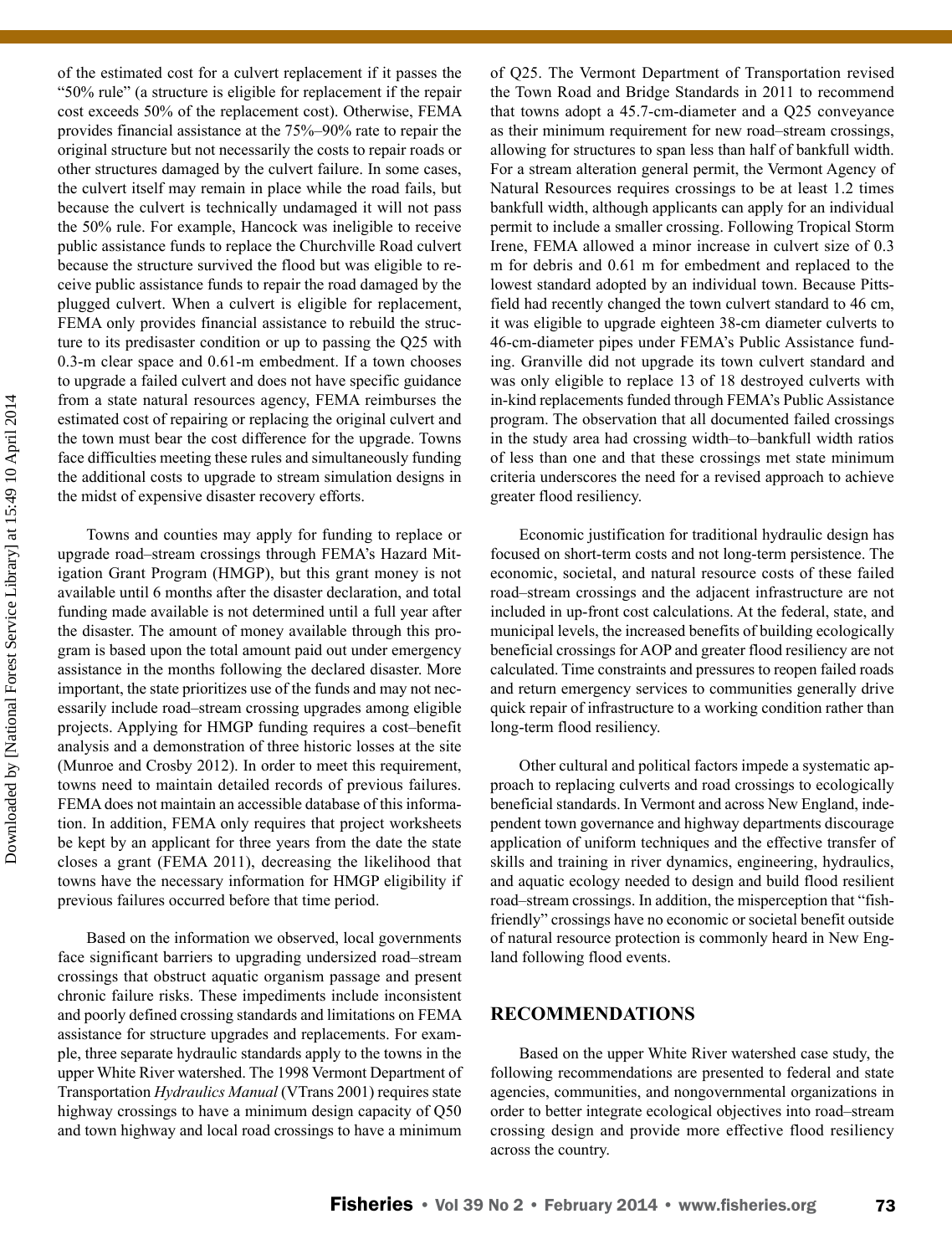#### **Prioritization**

- Target "repeat offenders": Before the next major storm, replace undersized culverts that have caused extensive road and property damage and/or failed more than once. This will require better record-keeping by communities.
- Identify priority sites at a watershed scale for aquatic health or critical populations and road–stream crossings that have high social significance; for example, high-volume traffic, major commuting delays, provision of critical emergency services, etc. In southeastern Massachusetts, The Nature Conservancy and a regional planning agency collaborated to identify key locations in the transportation network where both river continuity and public welfare were impacted by existing structures; these were included in the Regional Transportation Plan as priorities for improvement (Southeastern Massachusetts Metropolitan Planning Organization 2012).

## **Regulatory**

- Work with FEMA and affected agencies to address regulatory road blocks to restoring infrastructure that would be more resilient to flood events in future years.
- Coordinate among federal and state agencies, including FEMA, the Natural Resources Conservation Service, state emergency management, departments of transportation, and environmental agencies to adopt as a standard the latest technologies that incorporate multidisciplinary, ecologically beneficial approaches to road–stream crossing such as stream simulation design.
- Change regulatory preference for in-kind emergency repair to upgrading road-crossing structures based on flood resiliency through strong guidance on interpreting FEMA Sections 404 and 406 funding, particularly the definition of what constitutes a road–stream crossing failure. It is currently common practice to reuse clearly undersized culverts that have been washed out by a flood and simply rebuild the road with new materials.
- Consider changes to language in U.S. Army Corps of Engineers 404 Nationwide Permit process to provide more prescription for ecologically beneficial road–stream crossing criteria consistent with the intent of the Clean Water Act, which requires the protection and restoration of the physical, chemical, and biological integrity of the nation's waters.
- Adopt consistent state and town standards for road–stream crossings that incorporate AOP concerns and increased flood resiliency. FEMA replaces structures to the lowest standard adopted by the local government.

#### **Funding**

Adopt an incident command structure for flood-affected areas modeled after the National Incident Management System approach to wildfires and other disasters impacting communities and/or regions. Place high priority on deployment of an interagency flood response "Strike Team" composed of fluvial restoration, engineering, and fisheries experts to flood-affected regions immediately (see Sidebar).

- Allow other federal agencies to contribute to the state and town cost shares of 12.5% typically required by FEMA for projects that serve a role in providing multiple benefits and flood resilience. Higher upfront project costs are an impediment to towns when they are forced to replace many structures at once.
- Increase Hazard Mitigation Grant Program share beyond the current 10%–15% of total cost of disaster reimbursement monies.
- Use a collaborative whole watershed approach similar to the USFWS's Irene recovery effort when prioritizing road– stream crossing upgrades in order to leverage resources, focus efforts, and address impacts at the watershed scale (see Sidebar).

#### **Education and Future Research**

- Expand interagency workshops to increase understanding of ecologically beneficial approaches to road–stream crossing design, true life cycle costs analysis, and river dynamic principles modeled after the highly successful USFS stream simulation design and USFWS fish-friendly crossing workshops. Target state and county transportation, engineering staff, and heavy equipment operators who are routinely contracted for postflood remediation work. Consider development of an interagency-approved certification program for such workshop attendees for ecologically beneficial approaches to designing and constructing road–stream crossings.
- Conduct further research of life cycle cost analysis for federal and state reimbursement criteria for failed structures to include likelihood of failure based on crossing width : bankfull width ratio.
- Track crossing failures and crossing : bankfull width ratios nationally to help agencies better understand failure causes and identify trends of failure associated with this metric (Perrin and Jhaveri 2004).

In summary, this article makes the case that adoption of the stream simulation design approach provides multiple benefits to communities, state, and federal governments, particularly as extreme weather events become a more common occurrence. Road–stream crossing infrastructure represents large investments that are currently susceptible to catastrophic failure during large flood events, resulting in significant economic and societal costs to communities. This case study suggests that investing in stream simulation designs with flood resiliency as a primary objective has the potential to reduce these economic and societal costs through reduced failure rates and lower maintenance costs while maintaining important ecological values. Increased interagency coordination and prioritization of geomorphic, engineering, and ecologically based designs for road– stream crossings are needed across federal, state, county, and municipal scales to help prevent a recurrence of this kind of extreme damage and disruption experienced by Vermont and much of New England following Tropical Storm Irene.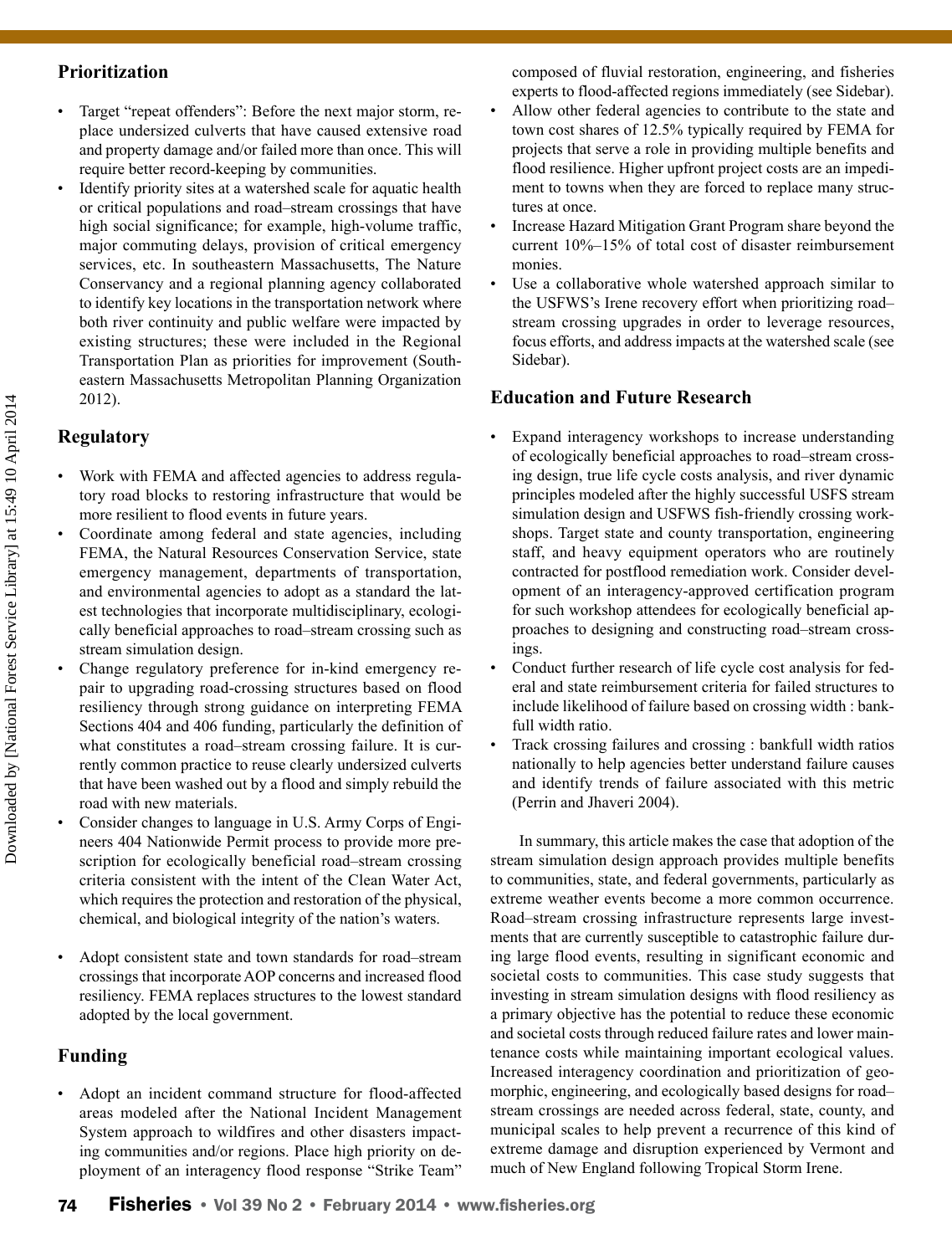#### **USFWS and mobilization of a Pilot "Strike Team"**

Downloaded by [National Forest Service Library] at 15:49 10 April 2014 Downloaded by [National Forest Service Library] at 15:49 10 April 2014

In September 2011, the USFWS Northeast Region mobilized various technical field staff for immediate post-emergency engineering and technical support for fish passage and stream restoration recovery needs following Tropical Storm Irene in Vermont and New York. The USFWS dedicated roughly \$132,600 to the upper White River watershed response, including \$32,584 for staff time through the month of October 2011 and \$100,000 in project funding to the local grassroots organization the White River Partnership (WRP) that focused on the town of Rochester through an agreement funded by the National Fish Passage Program. Based on previous surveys to prioritize aquatic organism passage needs for Atlantic Salmon and eastern Brook Trout in collaboration with the WRP, the USFWS staff provided review of nine road–stream crossing sites, restoration of two sites, data collection on four other sites, and a technical review of all projects. The USFWS has already developed design plans to restore fish passage at five additional sites in Rochester. The upgrades involve replacing traditional hydraulic designs with bottomless arch culverts that exceed measured bankfull width, as well as the diameter of the standard Q25 hydraulic design width by a range of 1.3 to 2.4 times and the flow area of the Q25 hydraulic design by 2.4 times on average. In all cases the USFWS provided towns with design plans to improve both fish passage and flood resilience in conjunction with repair and cost estimates from FEMA.

In the case of the upper White River watershed, the USFWS response to local communities was enhanced through partnership with the USFS GMNF, which provided additional technical expertise and project funding. Identification, organization, and deployment of interagency as well as intra-agency strike teams in collaboration with local and state governments and nongovernment organizations has the potential to increase response capability in terms of speed and duration, provide for comprehensive support across broader geographic areas, and establish continuity from the federal government to local governments. Yet efforts to address a larger storm or respond to a wider area of damage would have exhausted agency capacity to deliver critical services, underscoring the need for coordinated interagency deployment of technical experts to respond to flood-damaged communities.

#### **REFERENCES**

- Angermeier, P. L., A. P. Wheeler, and A. E. Rosenberger. 2004. A conceptual framework for assessing impacts of roads on aquatic biota. Fisheries 29(12):19–29.
- Bouska, W. W., and C. P. Paukert. 2010. Road crossing designs and their impact on fish assemblages of Great Plains streams. Transactions of the American Fisheries Society 139:214–222.
- Cafferata, P., T. Spittler, M. Wopat, G. Bundros, and S. Flanagan. 2004. Designing watercourse crossings for passage of 100-Year flood flows, wood, and sediment. California Forestry Report No. 1. Sacramento, California.
- Carline, R. F., and B. J. McCullough. 2003. Effects of floods on brook trout populations in the Monongahela National Forest, West Virginia. Transactions of the American Fisheries Society 132:1014–1020.
- Cenderelli, D. A., K. Clarkin, R. A. Gubernick, and M. Weinhold. 2011. Stream simulation for aquatic organism passage at road–stream crossings. Journal of the Transportation Research Board 2203:36–45.
- Clarkin, K., A. Connor, M. J. Furniss, B. Gubernick, M. Love, K. Moynan, and S. W. Musser. 2005. National inventory and assessment procedure for identifying barriers to aquatic organism passage at road–stream crossings. USDA Forest Service, San Dimas Technology and Development Center, San Dimas, California.
- Coffman, J. S. 2005. Evaluation of a predictive model for upstream fish passage through culverts. Master's thesis. James Madison University, Harrisonburg, Virginia.
- Coffman, S., M. Minter, J. Zug, D. Nuckols, C. Roghair, and C. Dolloff. 2005. Fish passage status of road–stream crossings on selected National Forests in the Southern Region. Unpublished file report. U.S. Department of Agriculture, Southern Research Station, Center for Aquatic Technology Transfer, Blacksburg, Virginia.
- Davis, M. 2011. Irene Flood rips open cemetery in Rochester. Vermont Public Radio. Available: www.vpr.net/news\_detail/91833/irene-floods-rip-open-cemetery-in-rochester. (September 2012).
- Dolloff, C. A., P. A. Flebbe, and M. D. Owen. 1994. Fish habitat and fish population in a southern Appalachian watershed before and after Hurricane Hugo. Transactions of the American Fisheries Society 123:668–678.
- Douglas, E., and C. Fairbank. 2011. Is precipitation in New England becoming more extreme? A statistical analysis of extreme rainfall in Massachusetts, New Hampshire, and Maine and updated estimates of the 100-year storm. Journal of Hydrologic Engineering 16:203–217.
- FEMA (Federal Emergency Management Agency). 2011. Frequently asked questions, FEMA Public Assistance Program 4022-DR-VT. Available: www.vlct.org/assets/ News/Irene/FEMA-PA\_Program-FAQs.pdf. (September 2012).
- Flanagan, S. A. 2004. Woody debris transport through low-order stream channels of northwest California—implications for road–stream crossing failure. Master's thesis. Humboldt State University, Humboldt, California.
- Flanagan, S. A., M. J. Furniss, S. Theisen, M. Love, K. Moore, and J. Ory. 1998. Methods for inventory and environmental risk assessment of road drainage crossings. USDA Forest Service Technology and Development Program 9877-1809-SDTDC. San Dimas Technology & Development Center, San Dimas, California.
- Furniss, M. J., M. Love, and S. A. Flanagan. 1997. Diversion potential at road stream crossings. USDA Forest Service Technology and Development Program 9777-1814- SDTDC. San Dimas Technology & Development Center, San Dimas, California.
- Furniss, M. J., T. S. Ledwith, M. A. Love, B. McFadin, and S. A. Flanagan. 1998. Response of road–stream crossings to large flood events in Washington, Oregon, and Northern California. USDA Forest Service, Technology and Development Program. 9877-1806- SDTDC. San Dimas Technology & Development Center, San Dimas, California.
- Gubernick, R. 2011. Flood damage assessment: Green Mountain National Forest. Region 9 TST. USDA Forest Service, internal publication.
- Gubernick, R., and K. Bates. 2003. Designing culverts for aquatic organism passage: stream simulation culvert design. International Conference of Ecology and Transportations Proceedings, Lake Placid, New York.
- Heller, D. 2007. A strategic approach for the identification and correction of fish passage on National Forest lands in the Pacific Northwest. Page 187 *in* C. Leroy Irwin, Debra Nelson, and K. P. McDermott, editors. Proceedings of the 2007 International Conference on Ecology and Transportation. Center for Transportation and the Environment, North Carolina University, Raleigh, North Carolina.
- Hotchkiss, R. H., and C. M. Frei. 2007. Design for fish passage at roadway–stream crossings: synthesis report. U.S. Department of Transportation, Publication No. FHWA-HIF-97-033. Federal Highway Administration, McLean, Virginia.
- House, M. R., M. R. Pyles, and D. White. 2005. Velocity distributions in streambed simulation culverts used for fish passage. Journal of the American Water Resources Association 41:209–217.
- Hudy, M., T. M. Thieling, N. Gillespie, and E. P. Smith. 2005. distribution, status and perturbations to Brook Trout within the eastern United States. Final report to the steering committee of the Eastern Brook Trout Joint Venture. Trout Unlimited, Arlington, Virginia.
- Huntington, T. G., A. D. Richardson, K. J. McGuire, and K. Hayhoe. 2009. Climate and hydrological changes in the northeastern United States: recent trends and implications for forested and aquatic ecosystems. Canadian Journal of Forest Research 39(2):199–212.
- Intergovernmental Panel on Climate Change. 2007. Climate Change 2007: the physical science basis. Contribution of Working Group I to the Fourth Assessment Report of the Intergovernmental Panel on Climate Change. Pages 75–76 *in* S. Solomon, D. Qin, and M. Manning, editors. Cambridge University Press, Cambridge, United Kingdom, and New York, New York.
- Kirn, R. 2012. Impacts to stream habitat and wild trout populations in Vermont following